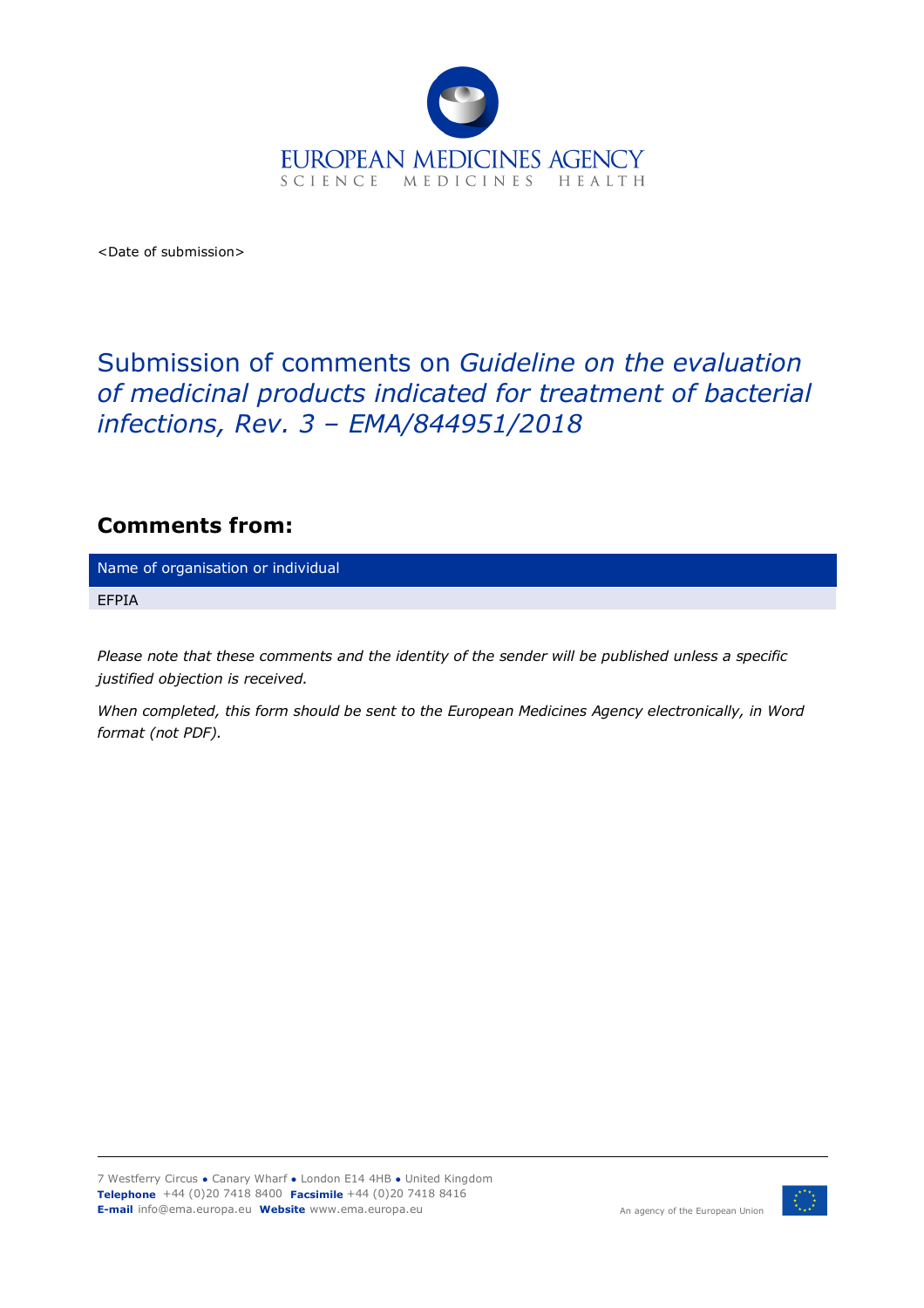## **1. General comments**

| Stakeholder number                 | General comment (if any)                                                                                                                                                                                                                                                                                                                                                                                                                                                                                                                                                                 | Outcome (if applicable)         |
|------------------------------------|------------------------------------------------------------------------------------------------------------------------------------------------------------------------------------------------------------------------------------------------------------------------------------------------------------------------------------------------------------------------------------------------------------------------------------------------------------------------------------------------------------------------------------------------------------------------------------------|---------------------------------|
| (To be completed by<br>the Agency) |                                                                                                                                                                                                                                                                                                                                                                                                                                                                                                                                                                                          | (To be completed by the Agency) |
|                                    | We welcome ongoing efforts to harmonise regulatory<br>requirements in this area between EMA and US FDA.<br>This effort is greatly appreciated, and we do find the EMA<br>approach to defining non-inferiority margins as being<br>both practical and consistent with standard medical<br>practice and thinking. We hope that harmonization<br>efforts in this area will still allow EMA to maintain their<br>pragmatic approach in pursuing ongoing harmonisation<br>of clinical trial endpoints, populations and sample sizes<br>with the FDA.                                          |                                 |
|                                    | The Guideline focuses in section 9 on the SmPC only.<br>Due to the development of resistance occurring with<br>usage of antimicrobials, it would be appropriate to<br>extend/reflect the information on prudent usage in the<br>patient leaflet (PIL)-text.<br>This is line with campaigns on the prudent use of<br>antibiotics in multiple EU Member States. Hence, the<br>EMA should consider to leverage from $-$ or the least<br>cross-refer to the EC Guideline for the prudent use of<br>antimicrobials in human health<br>https://ec.europa.eu/health/amr/sites/amr/files/amr_qui |                                 |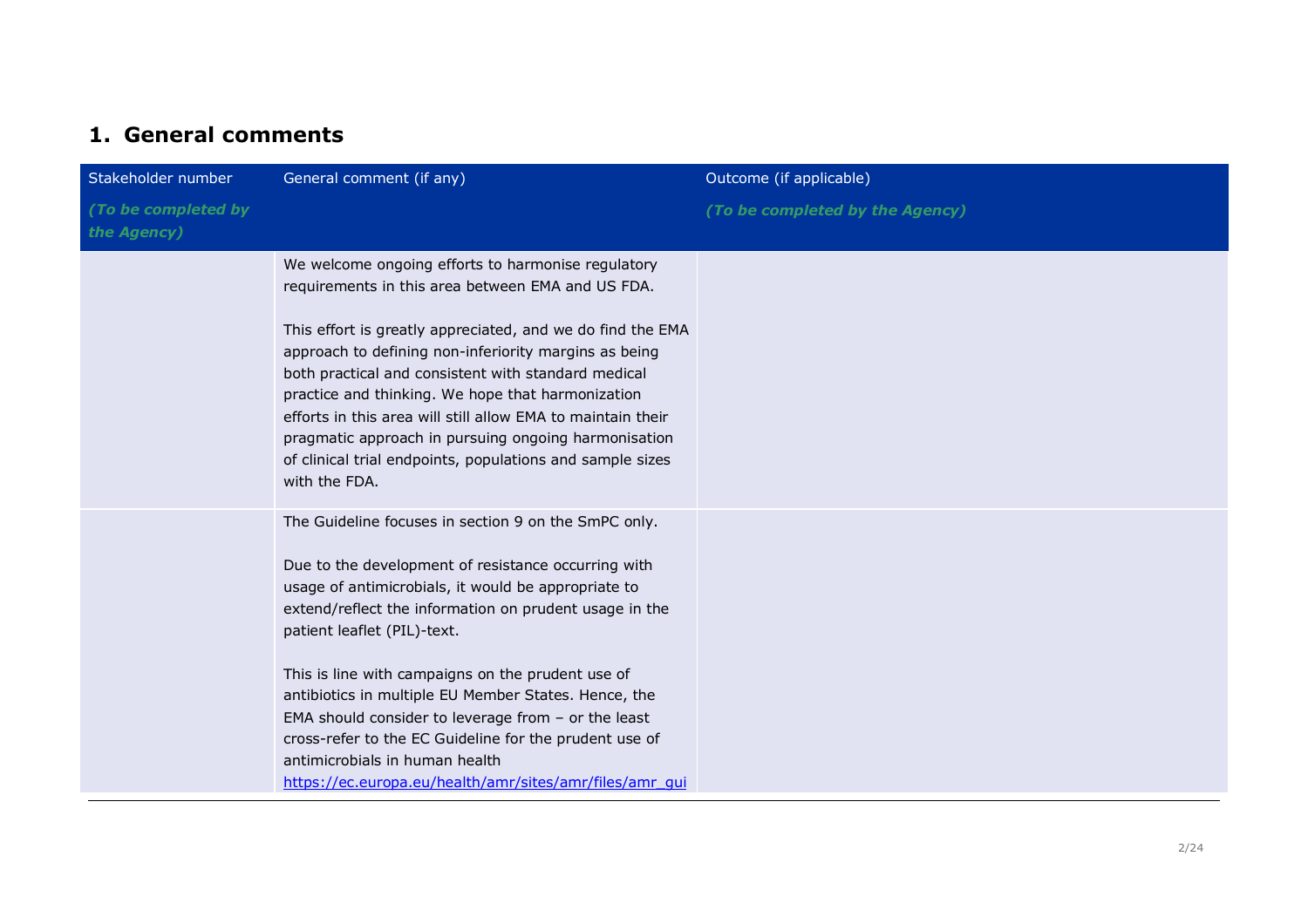| Stakeholder number                 | General comment (if any)                                                                                                                                                                                                                                                                                                                                                                                                                                                                                                                                                                                                                                                                                                                                                                                                                                                                                                                                                                                                                                                                                                                                       | Outcome (if applicable)         |
|------------------------------------|----------------------------------------------------------------------------------------------------------------------------------------------------------------------------------------------------------------------------------------------------------------------------------------------------------------------------------------------------------------------------------------------------------------------------------------------------------------------------------------------------------------------------------------------------------------------------------------------------------------------------------------------------------------------------------------------------------------------------------------------------------------------------------------------------------------------------------------------------------------------------------------------------------------------------------------------------------------------------------------------------------------------------------------------------------------------------------------------------------------------------------------------------------------|---------------------------------|
| (To be completed by<br>the Agency) |                                                                                                                                                                                                                                                                                                                                                                                                                                                                                                                                                                                                                                                                                                                                                                                                                                                                                                                                                                                                                                                                                                                                                                | (To be completed by the Agency) |
|                                    | delines prudent use en.pdf<br>The guidance, and EMA representatives at recent<br>congresses and webcasts, encourages early dialogue<br>between the Sponsor and EMA to seek input into<br>development pathways, particularly for less well-<br>established routes. It would be informative to outline<br>what options and formats are available for early<br>dialogue. The Innovation Task Force has been mentioned<br>as one possibility (per EMA News Release, 24 May 2019).<br>Please consider sharing more information on how<br>Sponsors can interact with the EMA and discuss & seek<br>input into programmes at early stages of development.<br>The mention of alternative therapies such as<br>bacteriophage and monoclonal antibodies is appreciated;<br>further guidance on development of these therapies<br>would be very helpful.<br>The guidance calls for exclusion of patients who have<br>received more than 24 hours of a potentially active<br>antibacterial regimen from enrollment in any clinical<br>trials of a new agent.<br>No more than 24 hours of prior potentially active<br>antibacterial regimens is a very strict criterion and |                                 |
|                                    | substantially increases the difficulty of enrollment in<br>clinical trials. We would propose EMA consider relaxing<br>this criteria on a case by case basis.                                                                                                                                                                                                                                                                                                                                                                                                                                                                                                                                                                                                                                                                                                                                                                                                                                                                                                                                                                                                   |                                 |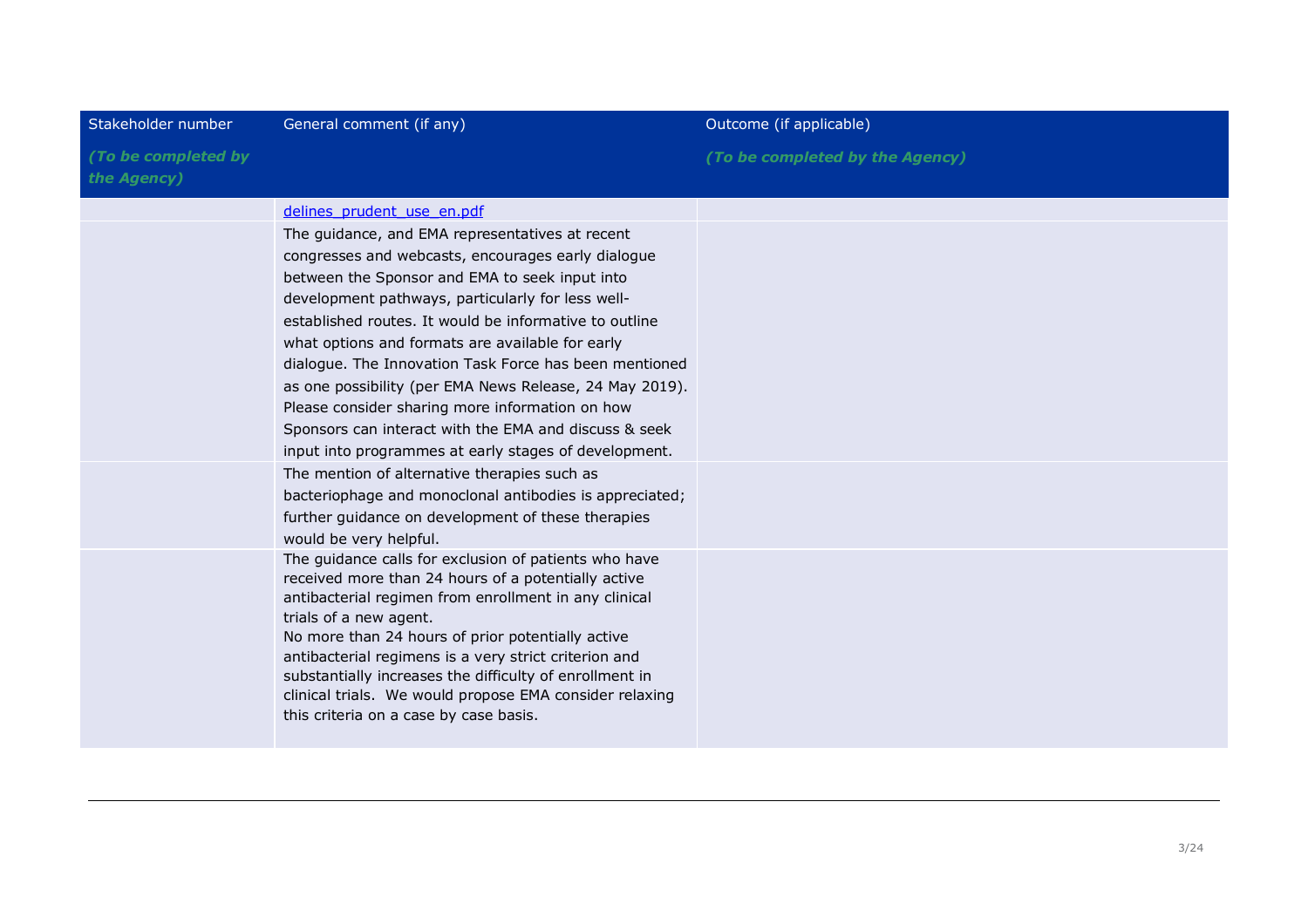## **2. Specific comments on text**

| Line number(s) of                           | Stakeholder number                 | Comment and rationale; proposed changes                                                                                                                                                                                                                                                                                                                                                                                                                                                                                                                                                                                                                                                                                                               | Outcome                         |
|---------------------------------------------|------------------------------------|-------------------------------------------------------------------------------------------------------------------------------------------------------------------------------------------------------------------------------------------------------------------------------------------------------------------------------------------------------------------------------------------------------------------------------------------------------------------------------------------------------------------------------------------------------------------------------------------------------------------------------------------------------------------------------------------------------------------------------------------------------|---------------------------------|
| the relevant text<br>(e.g. Lines 20-<br>23) | (To be completed by<br>the Agency) | (If changes to the wording are suggested, they should<br>be highlighted using 'track changes')                                                                                                                                                                                                                                                                                                                                                                                                                                                                                                                                                                                                                                                        | (To be completed by the Agency) |
| <b>Exec Summary</b><br>(Lines 109-111)      |                                    | "Situations in which single pivotal trials may be accepted to<br>support infection-site-specific indications are described. The<br>guidance on the presentation of the microbiological data and<br>the clinical efficacy data in the Summary of Product<br>Characteristics (SmPC) has been revised." This sentence<br>describes revision of how microbiological data and clinical<br>efficacy data will be presented in the SmPC.<br>We understand the wording to refer only to new products<br>(post-implementation) and if this is not the case the wording<br>should be amended.                                                                                                                                                                   |                                 |
| 129                                         |                                    | "To facilitate clinical development programmes for new<br>antibacterial agents and to support modifications to the uses<br>and/or regimens for licensed agents there is a need to ensure<br>that each clinical trial conducted can be designed to meet the<br>requirements of multiple regulatory agencies."<br>We welcome the EMA's commitment to harmonising clinical<br>trial requirements globally. As this Guideline is from the CHMP<br>and applicable to EU only, we propose additional clarification<br>that clinical trials can be designed to meet the requirements of<br>multiple regulatory agencies globally.<br>Proposed change (if any): "To facilitate clinical development<br>programmes for new antibacterial agents and to support |                                 |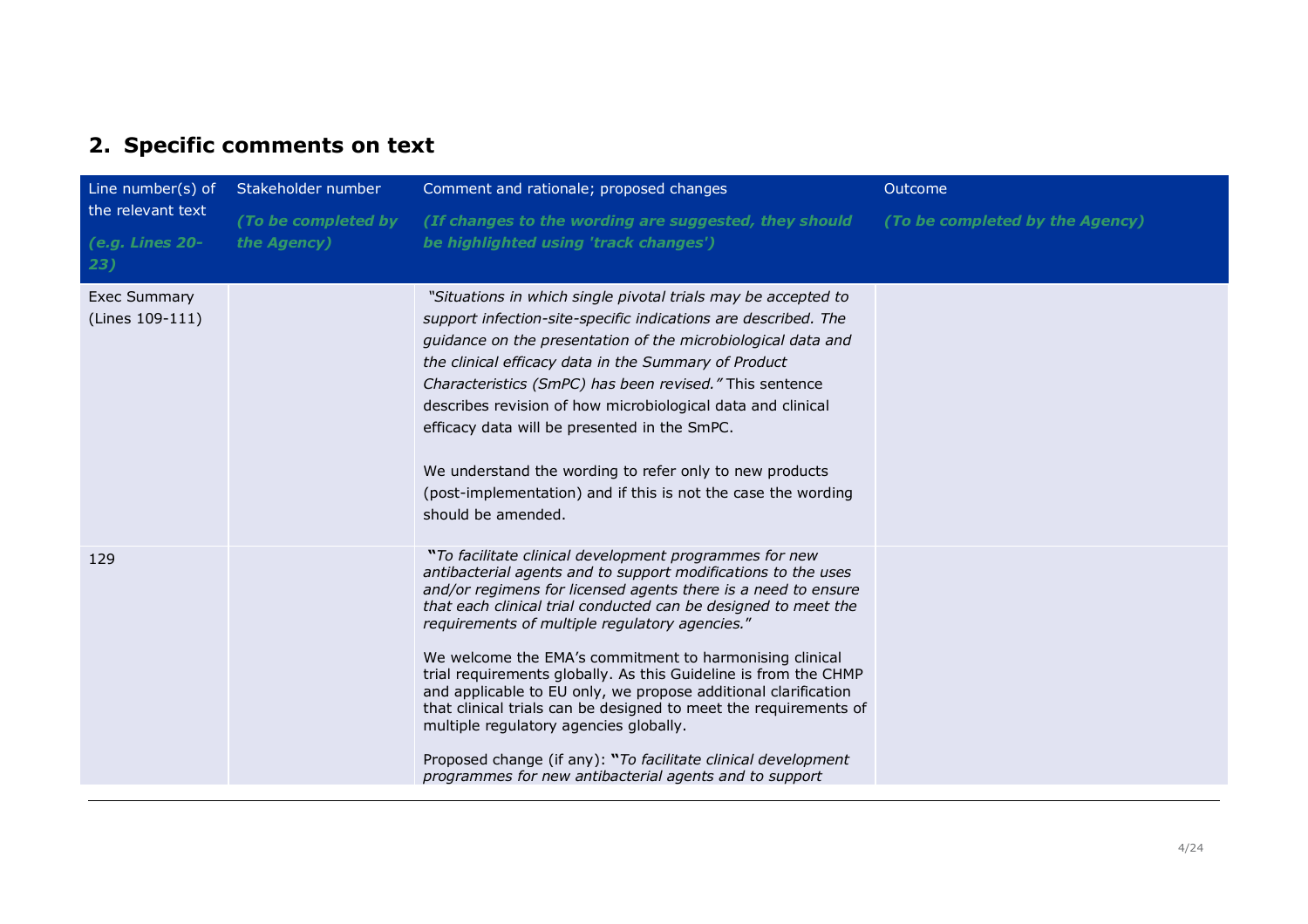| Line number(s) of                           | Stakeholder number                 | Comment and rationale; proposed changes                                                                                                                                                                                                                                                                                                                                                                                                                                                                                                                                                                                                                        | Outcome                         |
|---------------------------------------------|------------------------------------|----------------------------------------------------------------------------------------------------------------------------------------------------------------------------------------------------------------------------------------------------------------------------------------------------------------------------------------------------------------------------------------------------------------------------------------------------------------------------------------------------------------------------------------------------------------------------------------------------------------------------------------------------------------|---------------------------------|
| the relevant text<br>(e.g. Lines 20-<br>23) | (To be completed by<br>the Agency) | (If changes to the wording are suggested, they should<br>be highlighted using 'track changes')                                                                                                                                                                                                                                                                                                                                                                                                                                                                                                                                                                 | (To be completed by the Agency) |
|                                             |                                    | modifications to the uses and/or regimens for licensed agents<br>there is a need to ensure that each clinical trial conducted can<br>be designed to meet the requirements of multiple regulatory<br>agencies worldwide."                                                                                                                                                                                                                                                                                                                                                                                                                                       |                                 |
| 166-185                                     |                                    | In this section the following references are missing. Please<br>consider including:<br><b>EC Guideline on the Summary of Product Characteristics</b><br>EC Guideline for the prudent use of antimicrobials in<br>human health. Ref. https://eur-lex.europa.eu/legal-<br>content/EN/TXT/?uri=CELEX:52017XC0701(01) and<br>https://ec.europa.eu/health/amr/sites/amr/files/amr<br>quidelines prudent use en.pdf<br><b>EMA - EUCAST SOP</b><br>http://www.eucast.org/fileadmin/src/media/PDFs/EU<br>CAST_files/EUCAST_SOPs/3043_SOP_-<br>Harmonisation of European antimicrobial susceptibil<br>ity testing breakpoints determined by EMEA CHMP<br>and_EUCAST.pdf |                                 |
| 190-193                                     |                                    | "The methods used for determination of minimum inhibitory<br>concentrations (MICs)  The MIC distributions should be<br>presented in histograms."<br>It is unclear where the methods used (e.g. ranges and MIC<br>distributions, etc) should be presented. We assume that needs<br>to be done in the pertaining Marketing Authorisation<br>Application, though that is not specified. Please clarify.<br>Proposed change (if any): "The MIC distributions should be<br>presented in histograms in the dossier."                                                                                                                                                 |                                 |
| 196-198                                     |                                    | "These isolates should belong to pathogenic species relevant                                                                                                                                                                                                                                                                                                                                                                                                                                                                                                                                                                                                   |                                 |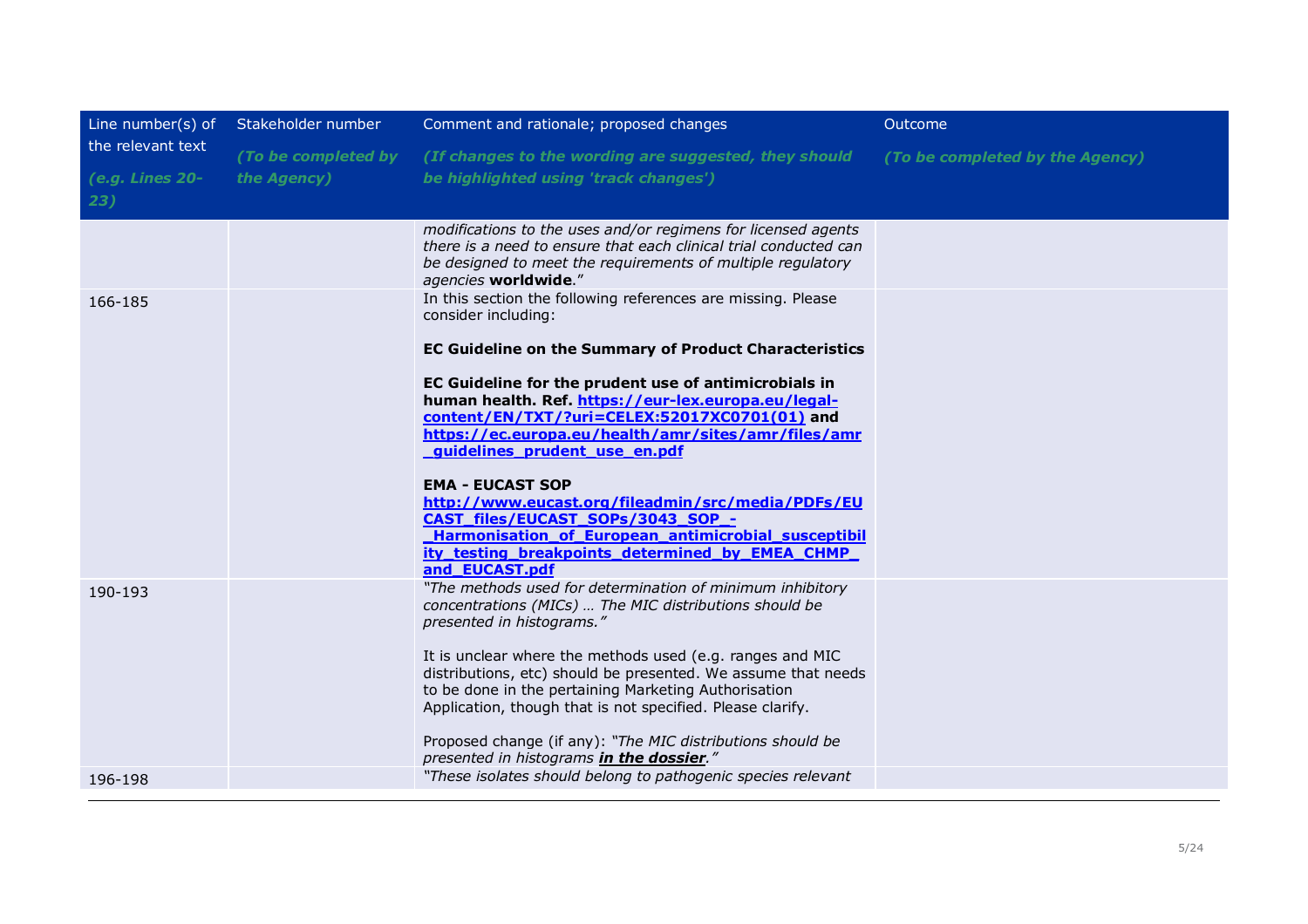| Line number(s) of      | Stakeholder number  | Comment and rationale; proposed changes                                                                                                                                                                                                                                 | Outcome                         |
|------------------------|---------------------|-------------------------------------------------------------------------------------------------------------------------------------------------------------------------------------------------------------------------------------------------------------------------|---------------------------------|
| the relevant text      | (To be completed by | (If changes to the wording are suggested, they should                                                                                                                                                                                                                   | (To be completed by the Agency) |
| (e.g. Lines 20-<br>23) | the Agency)         | be highlighted using 'track changes')                                                                                                                                                                                                                                   |                                 |
|                        |                     | to the indication(s) sought and should be sourced from<br>various countries and regions, including a representative<br>sample from within the EU."<br>It should be considered to add if isolates can or should not be                                                   |                                 |
|                        |                     | analyzed by 1 single central laboratory or making a cross-<br>reference to section 5.2.2                                                                                                                                                                                |                                 |
|                        |                     | Proposed change (if any): These isolates should belong to<br>pathogenic species relevant to the indication(s) sought and<br>should be sourced from various countries and regions,<br>including a representative sample from within the EU (see<br>also section 5.2.2.). |                                 |
| 211                    |                     | Potential for confusion with the use of the term "Resistance"<br>rates" as this could also refer to frequency of spontaneous<br>resistance. Propose to adjust as shown below.                                                                                           |                                 |
|                        |                     | Proposed change (if any): [] estimate <b>prevalence of pre-</b><br><b>existing</b> resistance rates (i.e. $[\dots]$ .                                                                                                                                                   |                                 |
| 235-236                |                     | Suggested clarification about interpretive criterion as this<br>would most often not be established at time of submission.                                                                                                                                              |                                 |
|                        |                     | Proposed change (if any): $[]$ the <i>preliminary</i> interpretive<br>criterion for susceptibility testing (if this has been established<br>for the <b>antibiotic and</b> species being tested) should be<br>investigated.                                              |                                 |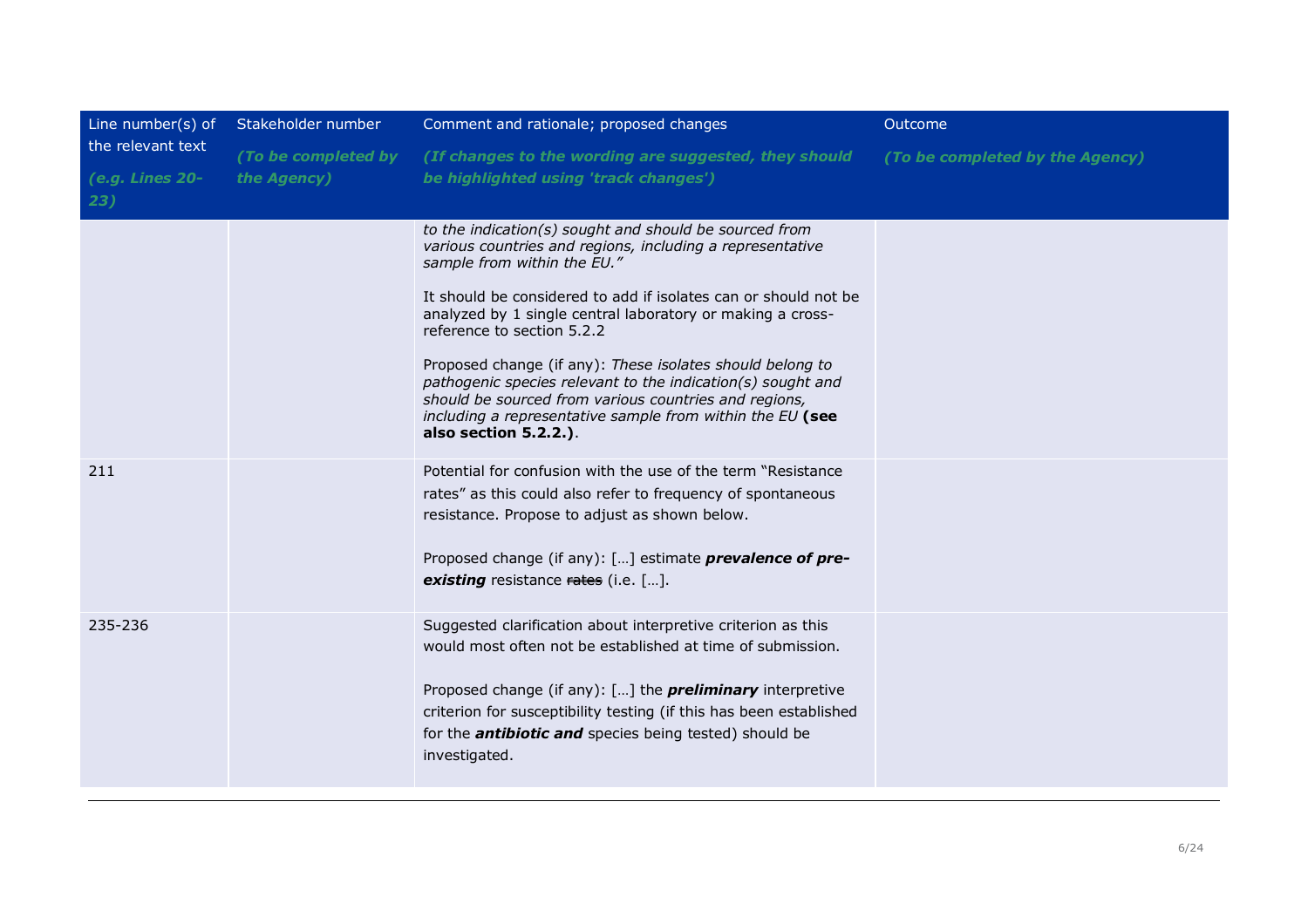| Line number(s) of                           | Stakeholder number                 | Comment and rationale; proposed changes                                                                                                                                                                                                                                                                                                                                                                                                                                                                                                                                                                                                                                                                                                                                                                                                    | Outcome                         |
|---------------------------------------------|------------------------------------|--------------------------------------------------------------------------------------------------------------------------------------------------------------------------------------------------------------------------------------------------------------------------------------------------------------------------------------------------------------------------------------------------------------------------------------------------------------------------------------------------------------------------------------------------------------------------------------------------------------------------------------------------------------------------------------------------------------------------------------------------------------------------------------------------------------------------------------------|---------------------------------|
| the relevant text<br>(e.g. Lines 20-<br>23) | (To be completed by<br>the Agency) | (If changes to the wording are suggested, they should<br>be highlighted using 'track changes')                                                                                                                                                                                                                                                                                                                                                                                                                                                                                                                                                                                                                                                                                                                                             | (To be completed by the Agency) |
| Section 4.1.4<br>(Lines 250-253)            |                                    | We support discussion on emerging resistance with EMA and<br>whether SmPC should be updated. However as currently<br>drafted, the wording of 'any information that becomes<br>available to the sponsor' is very broad and could lead to<br>subjective interpretation and therefore different approaches<br>being taken by different companies towards dialogue with the<br>EMA.<br>Proposed change (if any): "Before or after approval, any<br>information-relevant clinical evidence that becomes<br>available to the sponsor on emerging resistance, changing<br>patterns of resistance or new mechanisms of resistance to the<br>antibacterial agent should be notified promptly to EU<br>regulators, in addition to periodic reporting<br>requirements, with a discussion of the possible implications<br>for section 5.1 of the SmPC. |                                 |
| 250-253                                     |                                    | "Before or after approval, any information that becomes<br>available to the sponsor on emerging resistance, changing<br>patterns of resistance or new mechanisms of resistance to the<br>antibacterial agent should be notified promptly to EU<br>regulators with a discussion of the possible implications for<br>section 5.1 of the SmPC."<br>Comment:<br>What is the proposed mechanism for notifying the regulators<br>of potential emergence of resistance?                                                                                                                                                                                                                                                                                                                                                                           |                                 |
| 255-259                                     |                                    | Missing guidance for the acceptable number of isolates that                                                                                                                                                                                                                                                                                                                                                                                                                                                                                                                                                                                                                                                                                                                                                                                |                                 |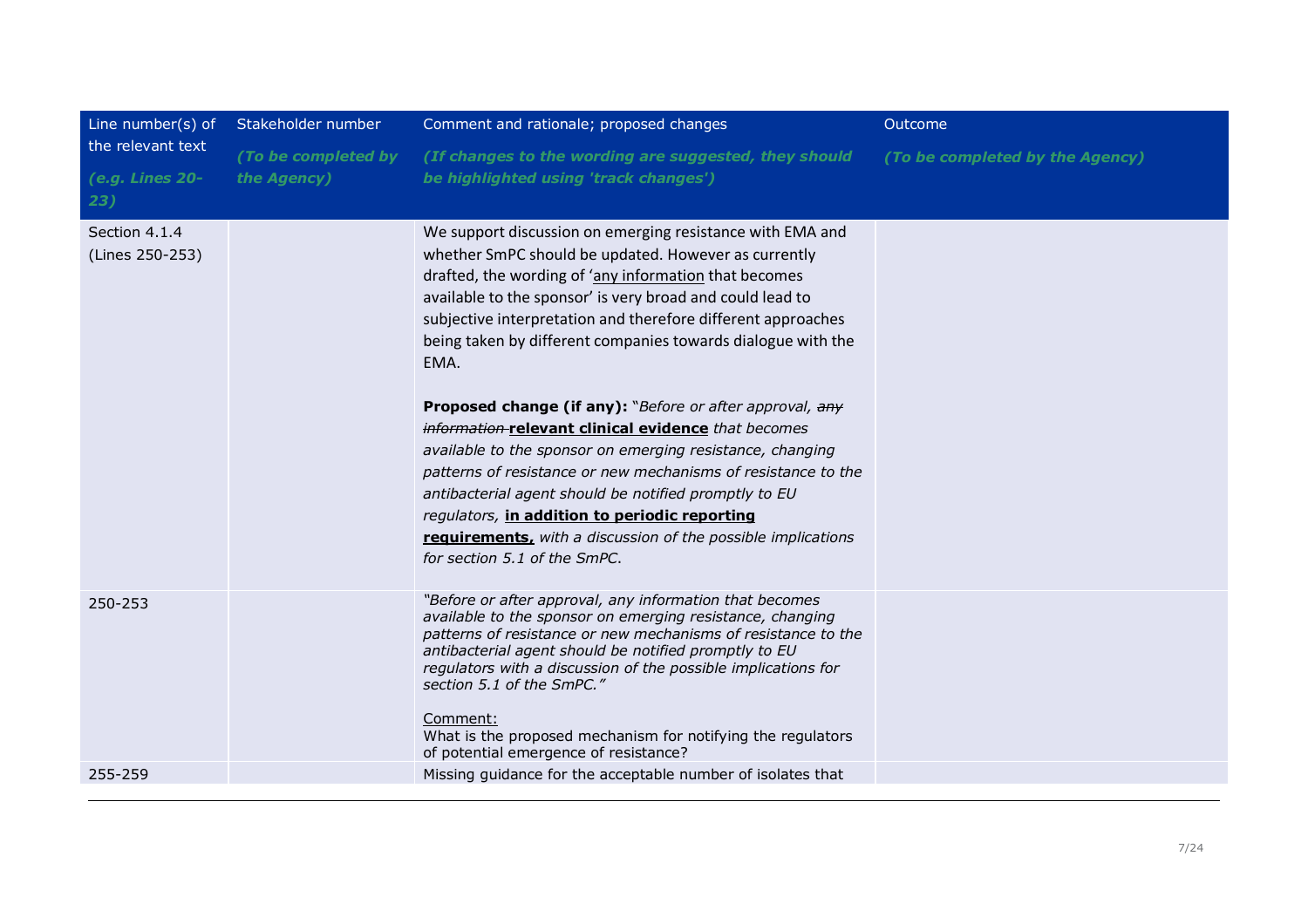| Line number(s) of                           | Stakeholder number                 | Comment and rationale; proposed changes                                                                                                                                                                                                                                                                                                                                                                                                                                                                                                                                  | Outcome                         |
|---------------------------------------------|------------------------------------|--------------------------------------------------------------------------------------------------------------------------------------------------------------------------------------------------------------------------------------------------------------------------------------------------------------------------------------------------------------------------------------------------------------------------------------------------------------------------------------------------------------------------------------------------------------------------|---------------------------------|
| the relevant text<br>(e.g. Lines 20-<br>23) | (To be completed by<br>the Agency) | (If changes to the wording are suggested, they should<br>be highlighted using 'track changes')                                                                                                                                                                                                                                                                                                                                                                                                                                                                           | (To be completed by the Agency) |
|                                             |                                    | should be included for MBC, time-kill and PAE determinations.<br>Proposed change (if any): Please define a minimum number of<br>the target species / organisms with specific resistance<br>mechanisms needed to assess each parameter.                                                                                                                                                                                                                                                                                                                                   |                                 |
| Section 4.2<br>(Lines 267-284)              |                                    | We propose reference to quality control testing and<br>parameters for susceptibility testing and to review the<br>relevant EUCAST documents.<br>Proposed change (if any): "The application dossier should<br>include a justification for the proposed interpretive criteria<br>which should include reference to the PK-PD analyses used to<br>select the dose regimen(s) and appropriate QC testing as<br>per EUCAST."                                                                                                                                                  |                                 |
| 268-273                                     |                                    | "In the EU it is usual that interpretive criteria for susceptibility<br>testing are identified and published by the European<br>Committee on Antimicrobial Susceptibility Testing (EUCAST)."<br>Proposal to add that the interpretive criteria are for bacterial<br>pathogens.<br>Proposed change (if any):<br>"The application dossier should include a justification for the<br>proposed interpretive criteria for bacterial pathogens which<br>should include reference to the PK-PD analyses used to select<br>the dose regimen(s) and appropriate QC testing as per |                                 |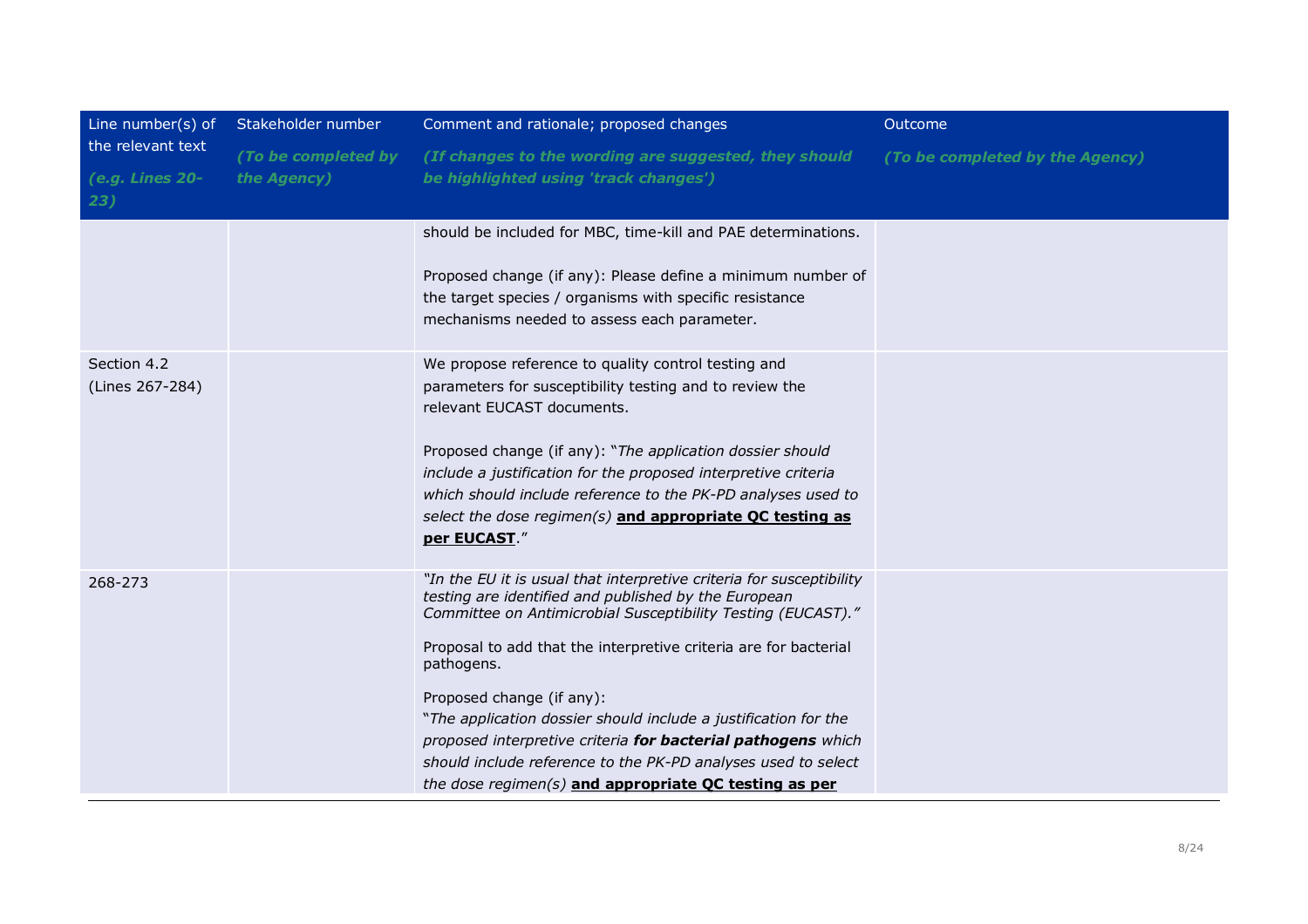| Line number(s) of<br>the relevant text<br>(e.g. Lines 20-<br>23) | Stakeholder number                 | Comment and rationale; proposed changes                                                                                                                                                                                                                                                                                                                                                                                                                                                                                                                                  | Outcome                         |
|------------------------------------------------------------------|------------------------------------|--------------------------------------------------------------------------------------------------------------------------------------------------------------------------------------------------------------------------------------------------------------------------------------------------------------------------------------------------------------------------------------------------------------------------------------------------------------------------------------------------------------------------------------------------------------------------|---------------------------------|
|                                                                  | (To be completed by<br>the Agency) | (If changes to the wording are suggested, they should<br>be highlighted using 'track changes')                                                                                                                                                                                                                                                                                                                                                                                                                                                                           | (To be completed by the Agency) |
|                                                                  |                                    | <b>EUCAST."</b>                                                                                                                                                                                                                                                                                                                                                                                                                                                                                                                                                          |                                 |
| 273-275                                                          |                                    | No definition of "baseline pathogens" - would be helpful to<br>have this defined as pre-treatment.<br>Proposed change (if any): Please define e.g. baseline<br>pathogens<br>"Although a relationship between MIC values obtained from<br>baseline pathogens (i.e. pathogens isolated from infection<br>site, prior to initiation of study treatment) and clinical<br>and microbiological outcomes is not commonly observed, the<br>data should be presented."                                                                                                            |                                 |
| 275-277                                                          |                                    | "The CHMP should be updated on progress made towards<br>agreed susceptibility testing interpretive criteria during the<br>procedure and it is expected that the criteria will be finalised<br>before an opinion is reached on the application."<br>What is the proposed mechanism for keeping the CHMP<br>updated on progress made towards agreed susceptibility<br>testing interpretive criteria during the procedure?<br>Proposed change (if any): $\sqrt[n]{\ldots}$ will be finalized before an<br>Opinion by the CHMP is reached on the regulatory<br>application." |                                 |
| 281                                                              |                                    | In addition to the exceptions listed, there may be<br>"non/traditional" antibacterial products, e.g. bacteriophage or<br>monoclonal antibodies, for which interpretive criteria cannot                                                                                                                                                                                                                                                                                                                                                                                   |                                 |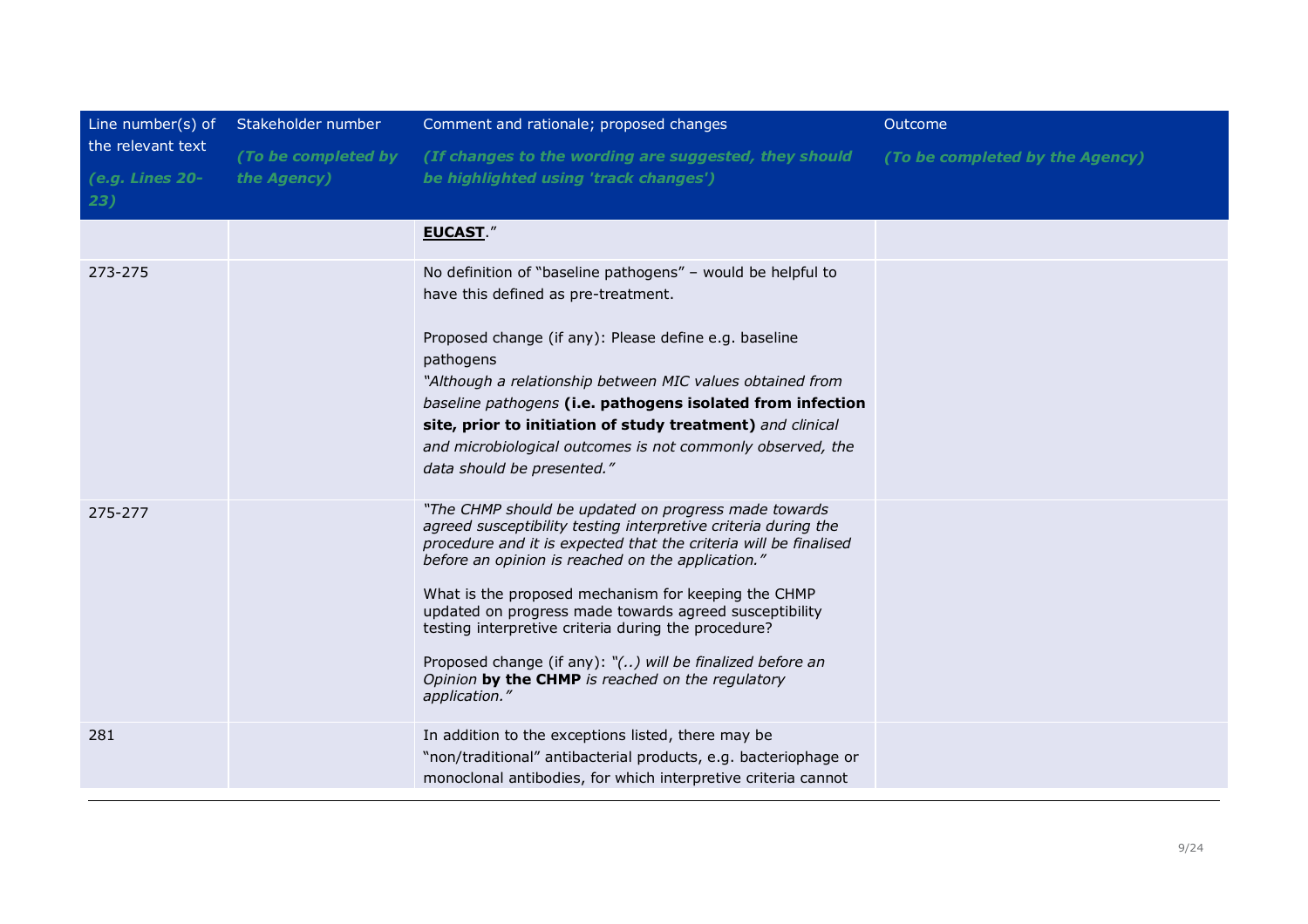| Line number(s) of                           | Stakeholder number                 | Comment and rationale; proposed changes                                                                                                                                                                                                                                                                                                                                                                                                                                                                                                                                                                                                                                                                                                              | Outcome                         |
|---------------------------------------------|------------------------------------|------------------------------------------------------------------------------------------------------------------------------------------------------------------------------------------------------------------------------------------------------------------------------------------------------------------------------------------------------------------------------------------------------------------------------------------------------------------------------------------------------------------------------------------------------------------------------------------------------------------------------------------------------------------------------------------------------------------------------------------------------|---------------------------------|
| the relevant text<br>(e.g. Lines 20-<br>23) | (To be completed by<br>the Agency) | (If changes to the wording are suggested, they should<br>be highlighted using 'track changes')                                                                                                                                                                                                                                                                                                                                                                                                                                                                                                                                                                                                                                                       | (To be completed by the Agency) |
|                                             |                                    | be established because these are not amenable to standard<br>susceptibility testing.<br>Proposed change (if any): Please include an additional bullet<br>in the list of exceptions to address non-traditional products.                                                                                                                                                                                                                                                                                                                                                                                                                                                                                                                              |                                 |
| 297                                         |                                    | "It is recommended that patients are categorised according to<br>the extent and/or severity of the infection to be treated using<br>any available and widely recommended scoring schemes."<br>It is unclear if the requirement about categorizing patients by<br>extent and/or severity of infection and timepoint refers to<br>randomisation or another action in the clinical trial setting<br>Patients' clinical course is rapidly changing over the first few<br>days post-infection onset and while severity scores may be<br>used as a reflection of severity of disease or to ensure balance<br>between arms, they are not routinely used to categorize<br>patients in a trial. Suggest EMA provides some additional real-<br>world examples. |                                 |
| 317                                         |                                    | Use of the term "will" suggests that a positive RDT result will<br>always predict a culture-confirmed pathogen. This may not<br>always be the case for more sensitive RDTs.<br>Proposed change (if any): [] the proportion of patients<br>enrolled who will may have a culture-confirmed pathogen.                                                                                                                                                                                                                                                                                                                                                                                                                                                   |                                 |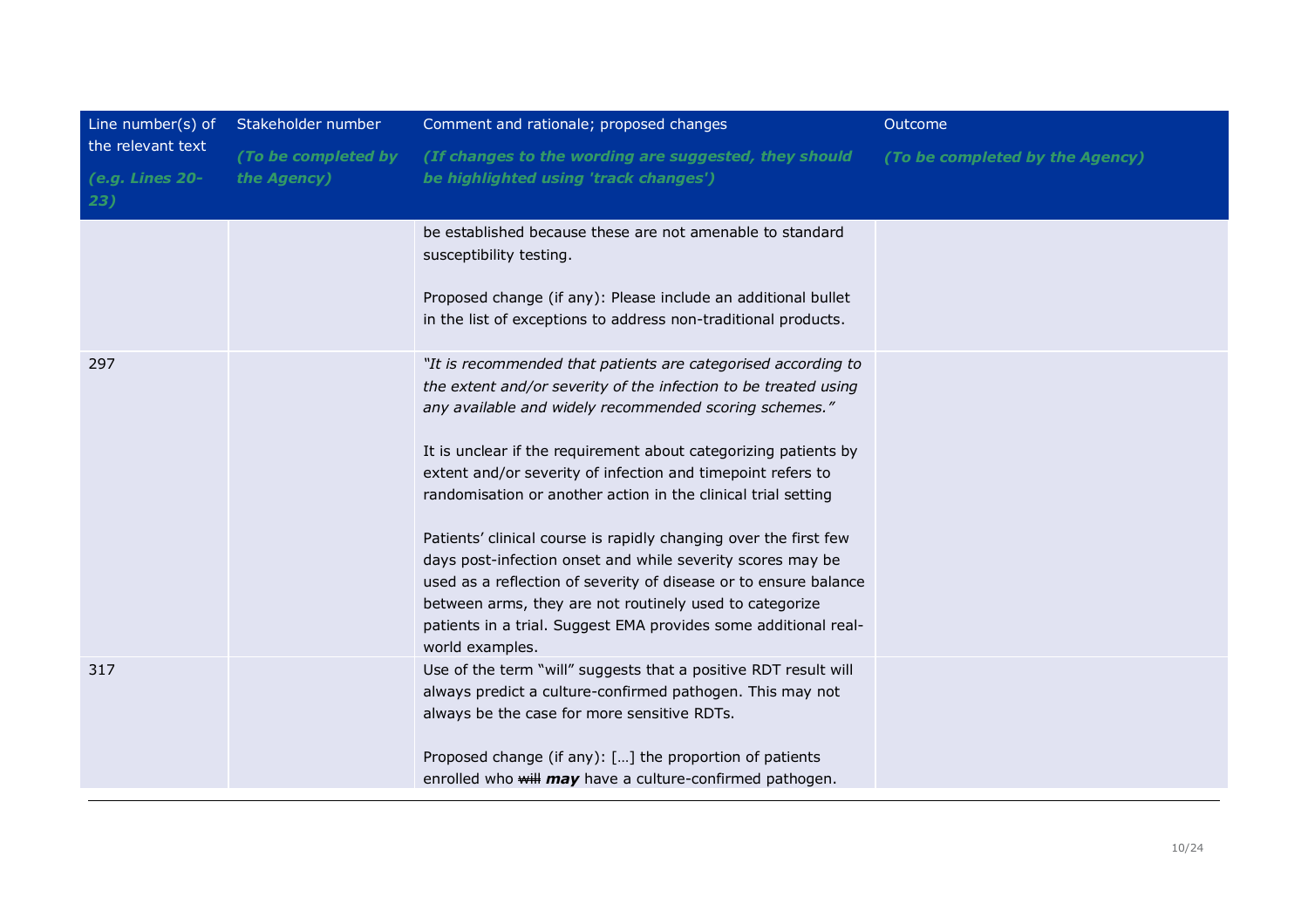| Line number(s) of         | Stakeholder number  | Comment and rationale; proposed changes                                                                                                                                                                                                                                                                                                                                                                                                                                                                                                                                                                                                                                                                                                                                                                                                                                                                                                                                                                                                                                                                                                                                                | Outcome                         |
|---------------------------|---------------------|----------------------------------------------------------------------------------------------------------------------------------------------------------------------------------------------------------------------------------------------------------------------------------------------------------------------------------------------------------------------------------------------------------------------------------------------------------------------------------------------------------------------------------------------------------------------------------------------------------------------------------------------------------------------------------------------------------------------------------------------------------------------------------------------------------------------------------------------------------------------------------------------------------------------------------------------------------------------------------------------------------------------------------------------------------------------------------------------------------------------------------------------------------------------------------------|---------------------------------|
| the relevant text         | (To be completed by | (If changes to the wording are suggested, they should                                                                                                                                                                                                                                                                                                                                                                                                                                                                                                                                                                                                                                                                                                                                                                                                                                                                                                                                                                                                                                                                                                                                  | (To be completed by the Agency) |
| (e.g. Lines 20-<br>23)    | the Agency)         | be highlighted using 'track changes')                                                                                                                                                                                                                                                                                                                                                                                                                                                                                                                                                                                                                                                                                                                                                                                                                                                                                                                                                                                                                                                                                                                                                  |                                 |
|                           |                     |                                                                                                                                                                                                                                                                                                                                                                                                                                                                                                                                                                                                                                                                                                                                                                                                                                                                                                                                                                                                                                                                                                                                                                                        |                                 |
| 334-335                   |                     | "(i.e. one that is not CE-marked and has not been subjected<br>to an appropriately detailed review by another regulatory<br>agency)"<br>Proposed change (if any):<br>Please consider specifying the other regulatory agency by type<br>or region.                                                                                                                                                                                                                                                                                                                                                                                                                                                                                                                                                                                                                                                                                                                                                                                                                                                                                                                                      |                                 |
| 338-347: Section<br>5.1.3 |                     | "Usually, except for patients who clearly failed to respond to<br>any prior treatment, no more than 24 hours of a potentially<br>active antibacterial regimen, including any peri-operative or<br>per-procedural prophylaxis, should be allowed prior to<br>enrolment."<br>No more than 24 hours of prior potentially active antibacterial<br>regimens is a very strict criterion and substantially increases<br>the difficulty of enrollment in clinical trials.<br>Consider noting the window in which this therapy may be<br>given, e.g. no more than 24 hours of a potentially active<br>antibacterial regimen within the 48-72 hours prior to<br>enrollment.<br>Proposed change (if any):<br>Usually, except for patients who clearly failed to respond to<br>any prior treatment, no more than 24 hours of a potentially<br>active antibacterial regimen (within the 48-72 hours prior<br>to enrolment), including any peri-operative or per-<br>procedural prophylaxis, should be allowed prior to enrolment.<br>Trials allowing recruitment of patients with more than<br>24 hours of a potentially active antibacterial regimen<br>may be considered on a case by case basis. |                                 |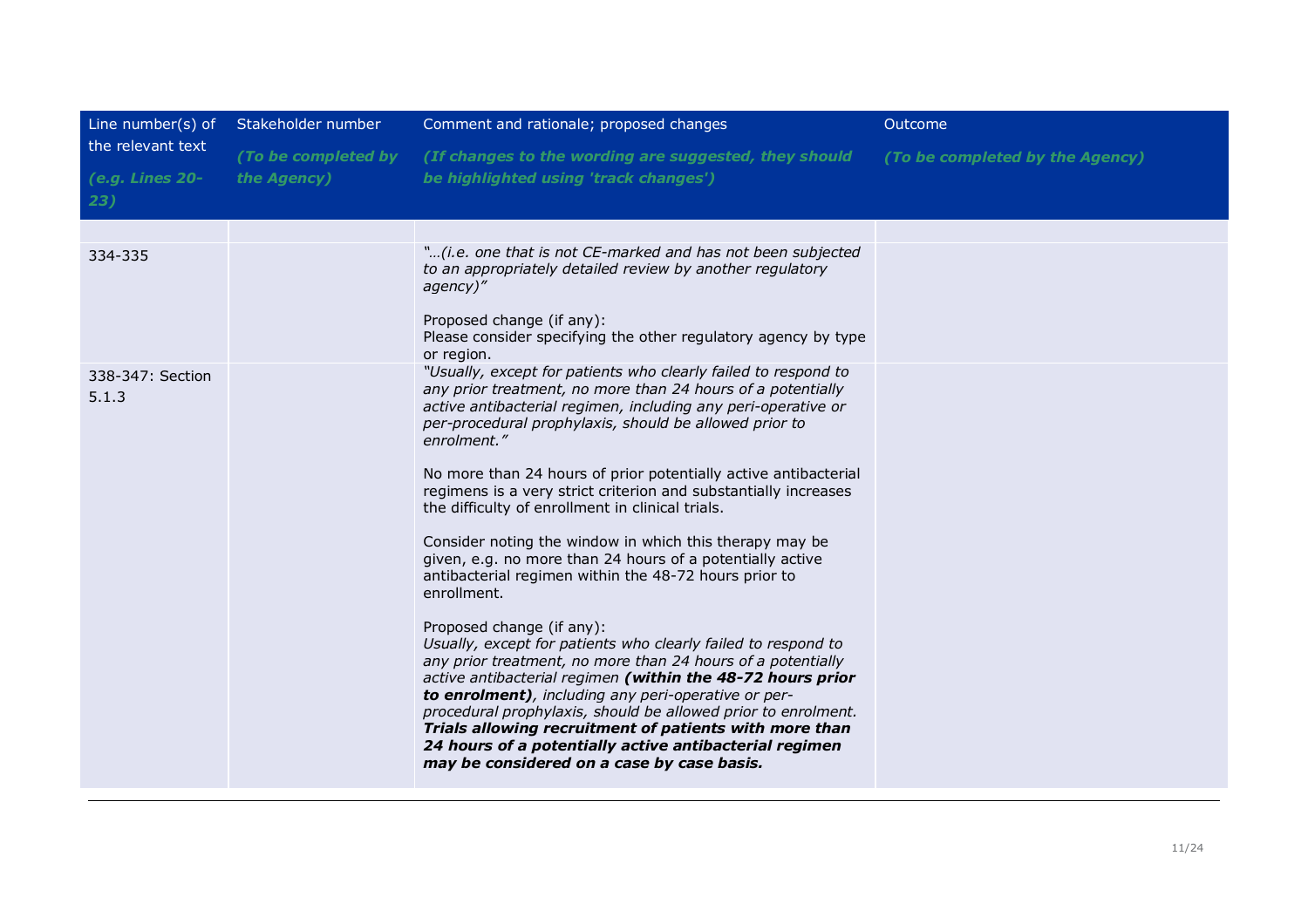| Line number(s) of                           | Stakeholder number                 | Comment and rationale; proposed changes                                                                                                                                                                                                                                                                                                                                                                                                                                                                                                                                                                                                                                                                                                                                                                                                                                                                                                                                                                                                                                                                             | Outcome                         |
|---------------------------------------------|------------------------------------|---------------------------------------------------------------------------------------------------------------------------------------------------------------------------------------------------------------------------------------------------------------------------------------------------------------------------------------------------------------------------------------------------------------------------------------------------------------------------------------------------------------------------------------------------------------------------------------------------------------------------------------------------------------------------------------------------------------------------------------------------------------------------------------------------------------------------------------------------------------------------------------------------------------------------------------------------------------------------------------------------------------------------------------------------------------------------------------------------------------------|---------------------------------|
| the relevant text<br>(e.g. Lines 20-<br>23) | (To be completed by<br>the Agency) | (If changes to the wording are suggested, they should<br>be highlighted using 'track changes')                                                                                                                                                                                                                                                                                                                                                                                                                                                                                                                                                                                                                                                                                                                                                                                                                                                                                                                                                                                                                      | (To be completed by the Agency) |
| 343                                         |                                    | "Prior therapy should be restricted to one dose of an agent<br>with a long elimination half-life."<br>Long half-life is not defined. Please provide guidance as to<br>what duration of half-life would be considered to be long.<br>Proposed change (if any):<br>"Prior therapy should be restricted to one dose of an agent<br>with a long elimination half-life. e.g. >8 hours"                                                                                                                                                                                                                                                                                                                                                                                                                                                                                                                                                                                                                                                                                                                                   |                                 |
| 345-347                                     |                                    | "In other cases, a limit (e.g. no more than 30% of the total<br>enrolled; after excluding any patients who clearly failed prior<br>treatment) should be set on the proportion who received prior<br>potentially active antibacterial treatment."<br>A limit on the proportion of patients who received prior<br>potentially active antibacterial treatment will make enrolment<br>in studies very difficult. Normally antibiotic therapy is initiated<br>as soon as the patient is admitted to the medical care - the<br>enrolment to a study will be considered only later.<br>The restriction therefore poses a major challenge for<br>recruitment, particularly in hospitalized populations such as<br>those with HAP/VAP where it is not operationally possible to<br>consent and randomize patients within 24 hours of<br>development of suspected HAP/VAP.<br>The limit does not appear to take into consideration<br>differences in the patient pathways across the different<br>indications covered by this guidance or the lengthy process<br>needed to screen patients with severe infections who need to |                                 |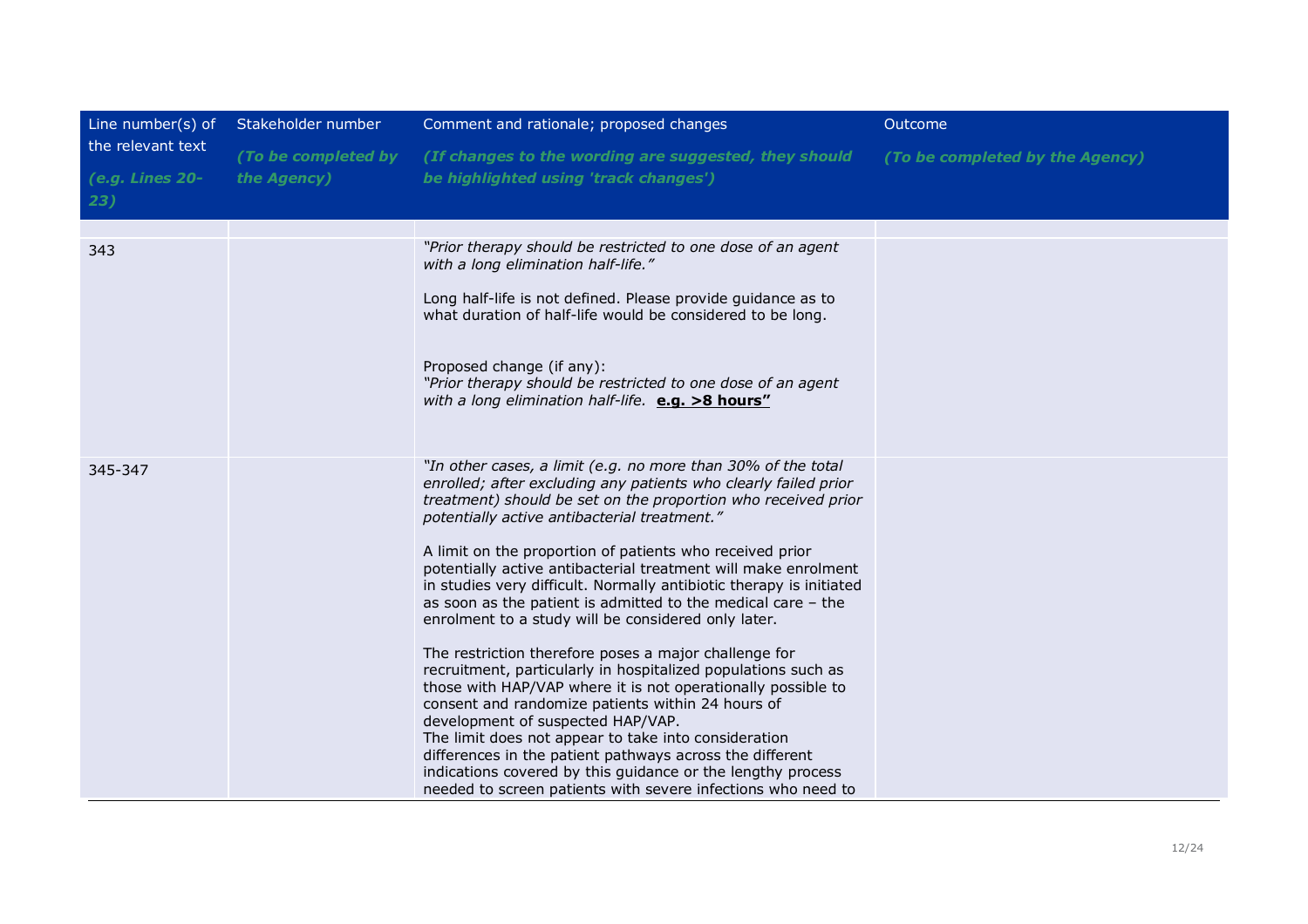| Line number(s) of              | Stakeholder number  | Comment and rationale; proposed changes                                                                                                                                                                                                                                                                                                                                                                                                                                                                                                                                                                                                                                                                                            | Outcome                         |
|--------------------------------|---------------------|------------------------------------------------------------------------------------------------------------------------------------------------------------------------------------------------------------------------------------------------------------------------------------------------------------------------------------------------------------------------------------------------------------------------------------------------------------------------------------------------------------------------------------------------------------------------------------------------------------------------------------------------------------------------------------------------------------------------------------|---------------------------------|
| the relevant text              | (To be completed by | (If changes to the wording are suggested, they should                                                                                                                                                                                                                                                                                                                                                                                                                                                                                                                                                                                                                                                                              | (To be completed by the Agency) |
| (e.g. Lines 20-                | the Agency)         | be highlighted using 'track changes')                                                                                                                                                                                                                                                                                                                                                                                                                                                                                                                                                                                                                                                                                              |                                 |
| 23)                            |                     |                                                                                                                                                                                                                                                                                                                                                                                                                                                                                                                                                                                                                                                                                                                                    |                                 |
|                                |                     | receive antibiotics without delay.<br>Furthermore, by imposing this limitation, there is a risk that<br>study populations will be biased towards enrolling patients<br>with less severe infections (i.e. those that the investigator is<br>willing to withhold any antibiotics until screening assessments<br>are completed).<br>Therefore, we propose EMA consider a much higher limit than<br>30%. The patient's history must be documented.<br>Proposed change (if any):<br>"In other cases, a limit (e.g. no more than X% 30% of the<br>total enrolled; after excluding any patients who clearly failed<br>prior treatment) should be set on the proportion who received<br>prior potentially active antibacterial treatment." |                                 |
|                                |                     |                                                                                                                                                                                                                                                                                                                                                                                                                                                                                                                                                                                                                                                                                                                                    |                                 |
| Section 5.4<br><b>Line 435</b> |                     | We would prefer clearer language / guidance on when it is<br>appropriate to use a NI-study design or a superiority study<br>design.<br>As currently framed within this section, it seems to suggest<br>that both design options are routinely available - in reality,<br>superiority study designs are only viable (from an ethical<br>standpoint) when either there is no SOC comparator option<br>available or the registration trials for the comparator do not<br>meet modern standards. Therefore, these will form only a<br>small proportion of studies. We propose the guidance<br>addresses this by 'elevating' or adding a few sentences before                                                                           |                                 |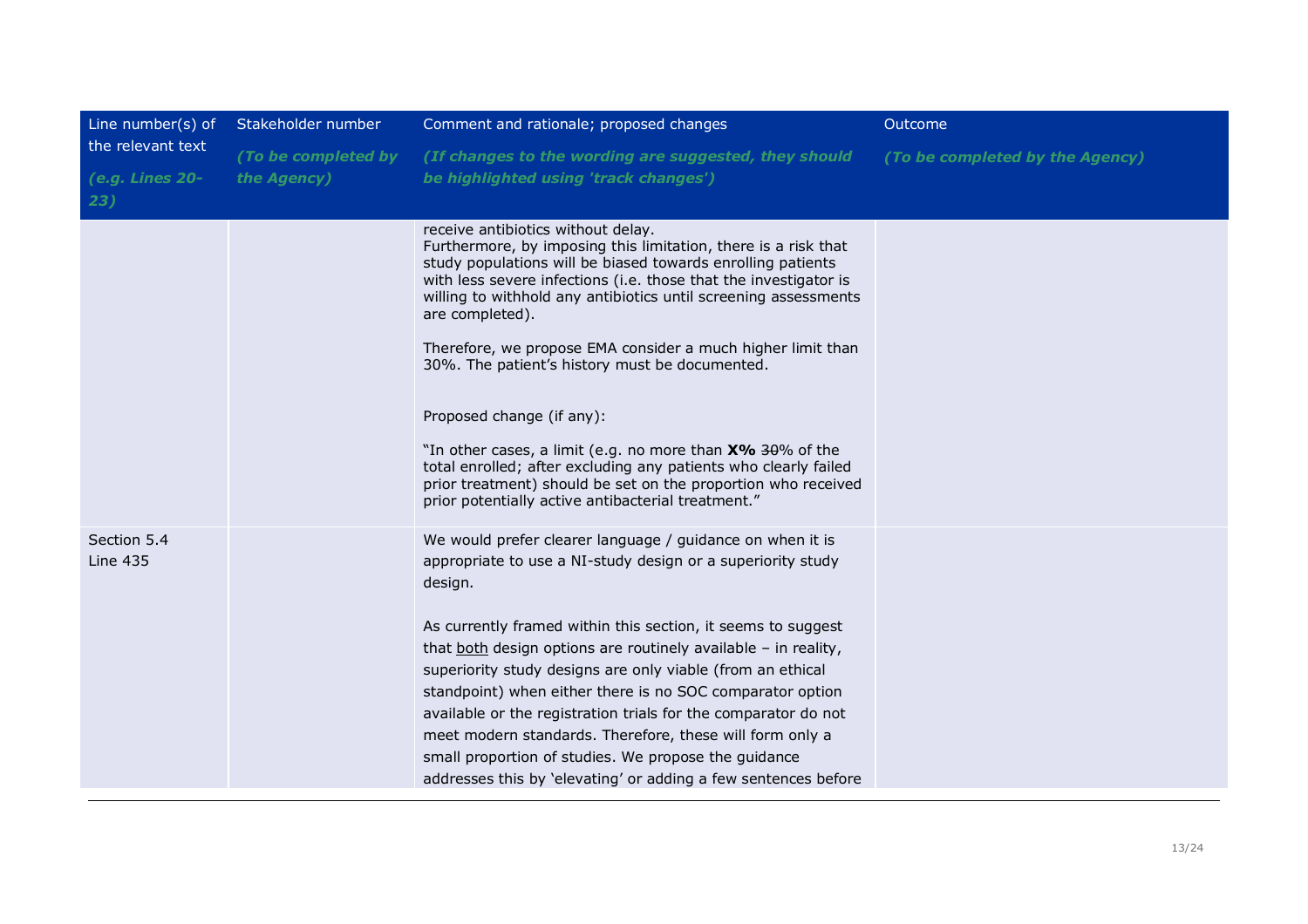| Line number(s) of                           | Stakeholder number                 | Comment and rationale; proposed changes                                                                                                                                                                                                                                                                                                                                                                                                                                                                                                                                                                                                                                                                                                                                                                                                                                                                                                                                                                                                                                                                                                                                                                                                                                                           | Outcome                         |
|---------------------------------------------|------------------------------------|---------------------------------------------------------------------------------------------------------------------------------------------------------------------------------------------------------------------------------------------------------------------------------------------------------------------------------------------------------------------------------------------------------------------------------------------------------------------------------------------------------------------------------------------------------------------------------------------------------------------------------------------------------------------------------------------------------------------------------------------------------------------------------------------------------------------------------------------------------------------------------------------------------------------------------------------------------------------------------------------------------------------------------------------------------------------------------------------------------------------------------------------------------------------------------------------------------------------------------------------------------------------------------------------------|---------------------------------|
| the relevant text<br>(e.g. Lines 20-<br>23) | (To be completed by<br>the Agency) | (If changes to the wording are suggested, they should<br>be highlighted using 'track changes')                                                                                                                                                                                                                                                                                                                                                                                                                                                                                                                                                                                                                                                                                                                                                                                                                                                                                                                                                                                                                                                                                                                                                                                                    | (To be completed by the Agency) |
|                                             |                                    | 5.4.1 to better position conditions for NI- and superiority-<br>designs before the more detailed sections on each design<br>type.<br>Proposed change (if any): "5.4. Efficacy trial designs<br>In general, a superiority trial may be required when i)<br>there is no licensed treatment or standard of care<br>treatment for the infection under study or ii) the<br>treatment effect of any licensed treatment or standard<br>of care treatment is unknown or is considered<br>questionable (e.g. the treatment effect has not been<br>assessed in an adequately designed placebo-controlled<br>trial that would meet current standards).<br>A non-inferiority trial design is acceptable when there is<br>a licensed treatment for the infection under study for<br>which the magnitude of the treatment effect over<br>placebo is known or can be estimated from existing<br>data.<br>For very rare pathogens and infections (e.g. anthrax,<br>and listeriosis or in emergency situations), it may not<br>be feasible to conduct a clinical trial. In these cases, it<br>may be possible to obtain an indication for use based on<br>combinations of in vitro data, efficacy in nonclinical<br>models, human PK data and any relevant clinical<br>experience (e.g. for inhalational anthrax a |                                 |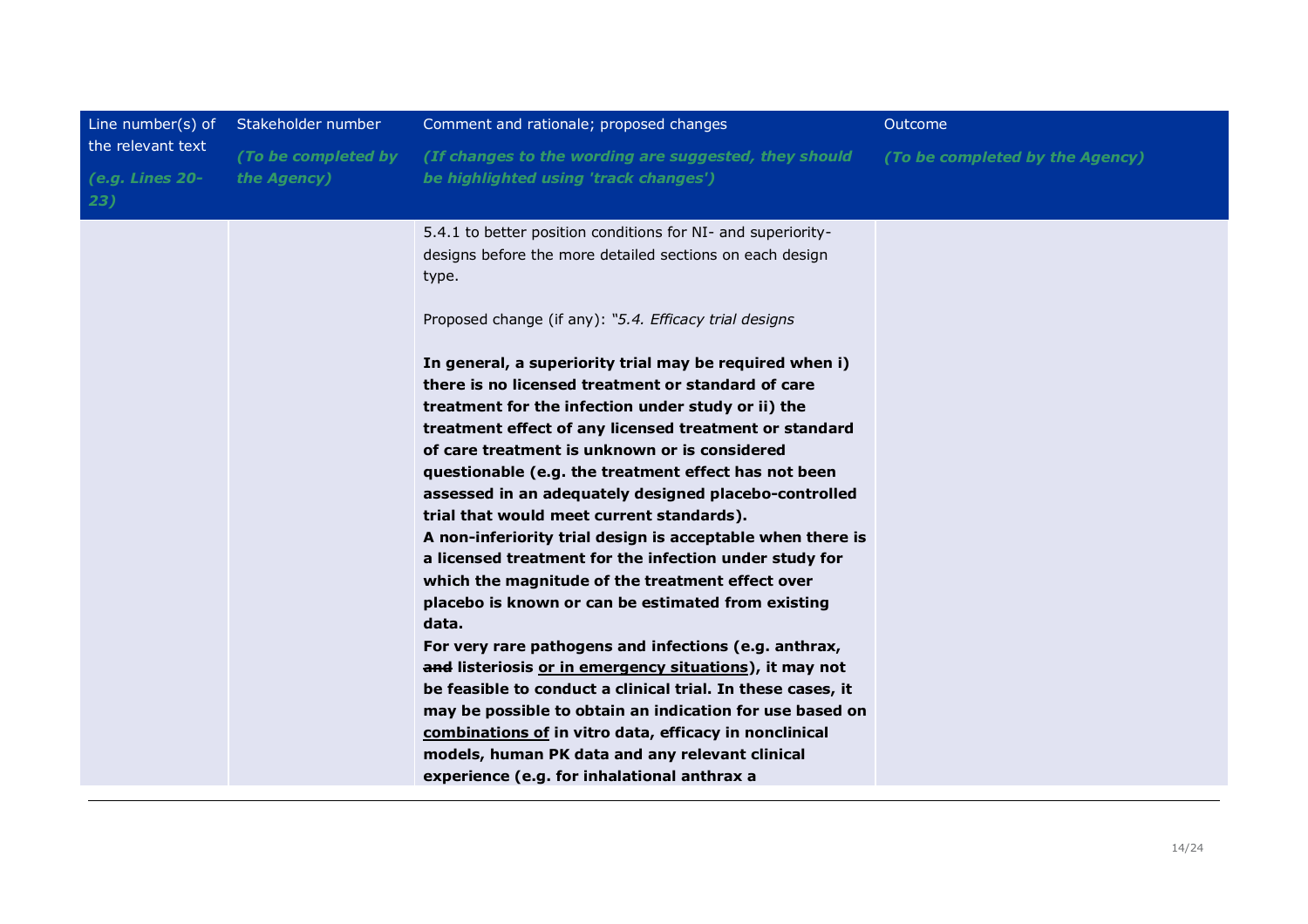| Line number(s) of      | Stakeholder number  | Comment and rationale; proposed changes                                                                                    | Outcome                         |
|------------------------|---------------------|----------------------------------------------------------------------------------------------------------------------------|---------------------------------|
| the relevant text      | (To be completed by | (If changes to the wording are suggested, they should                                                                      | (To be completed by the Agency) |
| (e.g. Lines 20-<br>23) | the Agency)         | be highlighted using 'track changes')                                                                                      |                                 |
|                        |                     | demonstration of efficacy in one or more types of                                                                          |                                 |
|                        |                     | pneumonia would be supportive). This would be                                                                              |                                 |
|                        |                     | assessed on a case by case basis.                                                                                          |                                 |
|                        |                     | 5.4.1. Non-inferiority trials"                                                                                             |                                 |
| 438                    |                     | Please clarify what happens when there is no licensed                                                                      |                                 |
|                        |                     | treatment for the infection under study.                                                                                   |                                 |
| 349: Section<br>5.2.1  |                     | which should not usually exceed 24 hours before or 12 hours<br>after the first dose of assigned treatment.                 |                                 |
|                        |                     | Window around sample collection is very conservative and will<br>limit enrollment                                          |                                 |
| 406-416 and            |                     | It is not clear how the Agency would like to see the                                                                       |                                 |
| 1005-1158              |                     | information of the (non-)possibility of a switch from parental                                                             |                                 |
|                        |                     | to oral therapy is being reflected in the SmPC (section 9).                                                                |                                 |
| 413-415                |                     | The duration of the parental therapy proposed for the test<br>antibacterial agent is considered very difficult to realize. |                                 |
|                        |                     | Patients very often are discharged from hospital after 3 days.                                                             |                                 |
|                        |                     | Therefore, we propose to change this recommendation from 5<br>days into 3 days.                                            |                                 |
|                        |                     | Proposed change (if any):                                                                                                  |                                 |
|                        |                     | If allowing a switch is considered essential for trial feasibility                                                         |                                 |
|                        |                     | reasons it is recommended that parenteral therapy with the                                                                 |                                 |
|                        |                     | test antibacterial agent is given for at least 5-3 days                                                                    |                                 |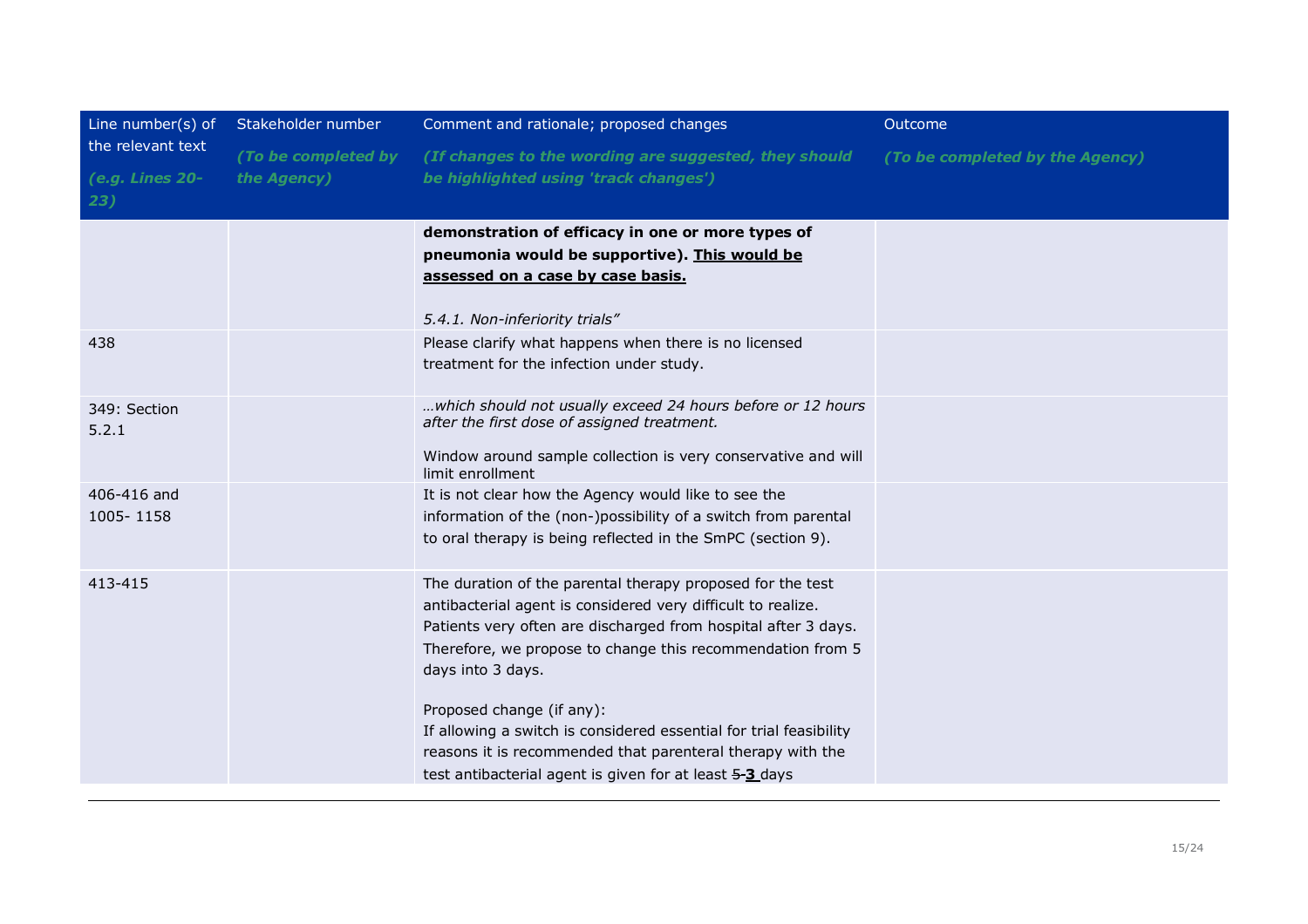| Line number(s) of<br>the relevant text<br>(e.g. Lines 20-<br>23) | Stakeholder number                 | Comment and rationale; proposed changes                                                                                                                                                                                                                                                                                                                                                                                                                                                            | Outcome                         |
|------------------------------------------------------------------|------------------------------------|----------------------------------------------------------------------------------------------------------------------------------------------------------------------------------------------------------------------------------------------------------------------------------------------------------------------------------------------------------------------------------------------------------------------------------------------------------------------------------------------------|---------------------------------|
|                                                                  | (To be completed by<br>the Agency) | (If changes to the wording are suggested, they should<br>be highlighted using 'track changes')                                                                                                                                                                                                                                                                                                                                                                                                     | (To be completed by the Agency) |
|                                                                  |                                    | regardless of the type of infection under study.                                                                                                                                                                                                                                                                                                                                                                                                                                                   |                                 |
| Section 5.4.1(Line<br>452)                                       |                                    | The request to conduct a trial even when it is not feasible to<br>adequately power the study could be seen to contradict the<br>option to obtain registration with limited data, as described in<br>the 2013 Addendum to the guideline on the evaluation of<br>medicinal products indicated for treatment of bacterial<br>infections.<br>Proposed change (if any):<br>"In the cases below, it is preferable to conduct-randomised<br>controlled trials are encouraged, even if it is not feasible" |                                 |
| 491-493                                                          |                                    | "One alternative to use of a placebo control group may be to<br>randomise patients to a range of doses of the test agent,<br>including one or more that is predicted (e.g. based on PK-PD<br>analyses) likely to be insufficient."<br>Consideration must be given to the generation of resistance if<br>inadequate doses are given of the test agent.                                                                                                                                              |                                 |
| 612                                                              |                                    | "ii) When the test antibacterial agent addresses an unmet<br>need."<br>A definition of unmet need is not given nor a reference<br>provided. Also, how to address the change in unmet medical<br>need over time (as eluded to in lines 828-829) is not specified                                                                                                                                                                                                                                    |                                 |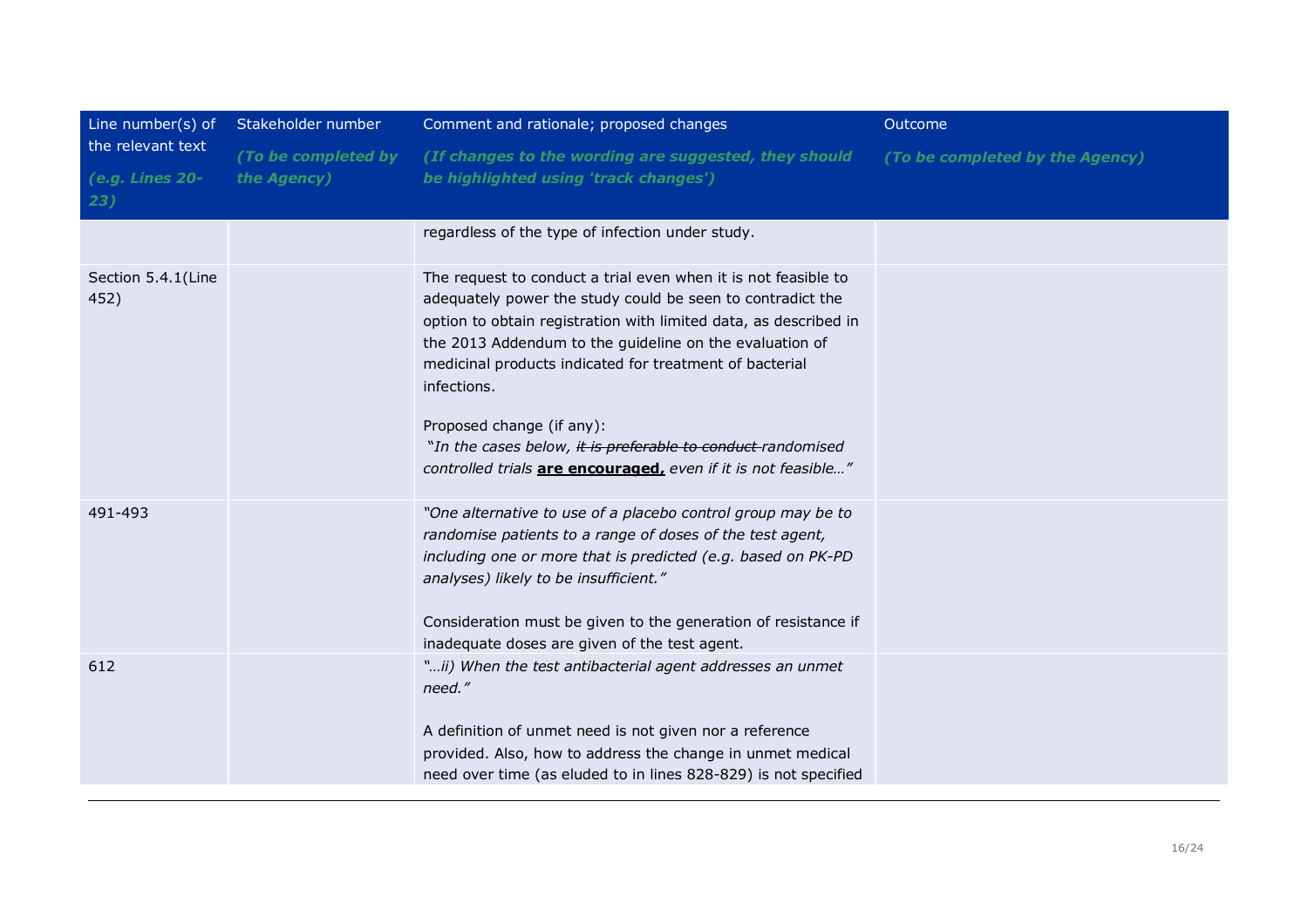| Line number(s) of<br>the relevant text<br>(e.g. Lines 20-<br>23) | Stakeholder number                 | Comment and rationale; proposed changes                                                                                                                                                                                                                                                                                                                                                                                                                                                                                                                                                                                                                                                                                                                                                                                                                                                                                                                                                                                                              | Outcome                         |
|------------------------------------------------------------------|------------------------------------|------------------------------------------------------------------------------------------------------------------------------------------------------------------------------------------------------------------------------------------------------------------------------------------------------------------------------------------------------------------------------------------------------------------------------------------------------------------------------------------------------------------------------------------------------------------------------------------------------------------------------------------------------------------------------------------------------------------------------------------------------------------------------------------------------------------------------------------------------------------------------------------------------------------------------------------------------------------------------------------------------------------------------------------------------|---------------------------------|
|                                                                  | (To be completed by<br>the Agency) | (If changes to the wording are suggested, they should<br>be highlighted using 'track changes')                                                                                                                                                                                                                                                                                                                                                                                                                                                                                                                                                                                                                                                                                                                                                                                                                                                                                                                                                       | (To be completed by the Agency) |
|                                                                  |                                    | here in detail.<br>Additionally, if this concept is to impact the wording of SmPC<br>Sections 4.1 and 4.2, this should be clarified.                                                                                                                                                                                                                                                                                                                                                                                                                                                                                                                                                                                                                                                                                                                                                                                                                                                                                                                 |                                 |
| Section 5.7<br>(lines 625-631)                                   |                                    | We agree with the need to have recent comparative safety<br>data and strong PK/PD evidence (PTA supported by adequate<br>population PK) for both the BL and the BLI, to recommend in<br>the SMPC the co-administration of a BL with a BLI. The<br>current text seems to only consider the combination of a new<br>BLI with an older BL. However, if a recently well studied and<br>licensed BLI were to be combined with a recently well studied<br>and licensed BL, there should be no need to conduct an<br>additional randomised controlled clinical trial as<br>"recommended" in the current text.<br>Proposed change (if any): "Regardless of whether the<br>BL/BLI is expected to address an unmet need, unless recent<br>comparative controlled safety data and recent<br>population PK to support PTA estimates are available<br>for both the BL and the BLI, it is recommended that at<br>least one randomised controlled trial is conducted in patients<br>with one type of site specific infection already approved for<br>the BL alone." |                                 |
| 647-792                                                          |                                    | In sections 6.1 and 6.2, no reference is made where the<br>definitions for the site-specific indications are sourced from.                                                                                                                                                                                                                                                                                                                                                                                                                                                                                                                                                                                                                                                                                                                                                                                                                                                                                                                           |                                 |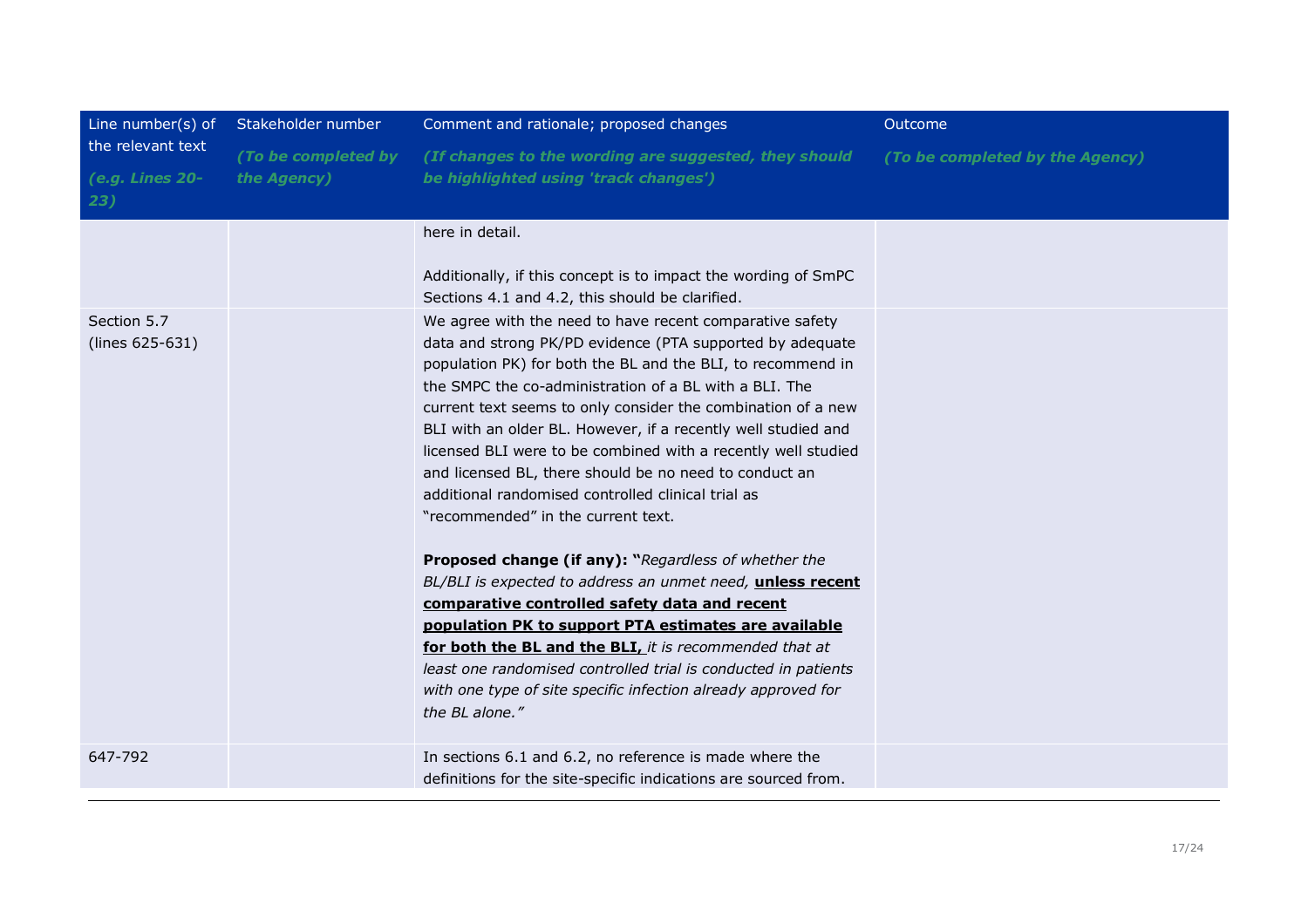| Line number(s) of                               | Stakeholder number                 | Comment and rationale; proposed changes                                                                                                                                                                                                                                                                                                                                                                                                                                                                                                                                                                                                                                                    | Outcome                         |
|-------------------------------------------------|------------------------------------|--------------------------------------------------------------------------------------------------------------------------------------------------------------------------------------------------------------------------------------------------------------------------------------------------------------------------------------------------------------------------------------------------------------------------------------------------------------------------------------------------------------------------------------------------------------------------------------------------------------------------------------------------------------------------------------------|---------------------------------|
| the relevant text<br>$(e.g.$ Lines $20-$<br>23) | (To be completed by<br>the Agency) | (If changes to the wording are suggested, they should<br>be highlighted using 'track changes')                                                                                                                                                                                                                                                                                                                                                                                                                                                                                                                                                                                             | (To be completed by the Agency) |
| 669                                             |                                    | For instance, HABP/VABP is being used (section 6.1.3) while in<br>some instances the CHMP approved usage of nosocomial<br>pneumonia (as eluded to in line 819). It is suggested to cover<br>this with a clarification where the definitions originate from.<br>The requirement of at least one characteristic finding on<br>percussion and/or auscultation associated with consolidation is<br>not considered to be appropriate due to poor specificity.<br>Consolidation should be confirmed by pulmonary imaging.<br>Proposed change (if any): remove the inclusion criterion of<br>least one characteristic finding on percussion and/or<br>auscultation associated with consolidation. |                                 |
| Section 6.3<br>(Lines 802-803)                  |                                    | Incorrect cross-reference to Section 5.6.2. Amend to state<br>cross-reference to Section 5.7.<br>Proposed change (if any): "Products consisting of a licensed<br>BL co-formulated or co-administered with a BLI (in which case<br>section 5.6.25.7 should be read in conjunction with this<br>section)."                                                                                                                                                                                                                                                                                                                                                                                   |                                 |
| 829-831 as well<br>as 797                       |                                    | "Therefore, the eligibility of an antibacterial product for a<br>pathogen-specific indication in patients with limited treatment<br>options should be discussed before embarking on clinical<br>efficacy trials."                                                                                                                                                                                                                                                                                                                                                                                                                                                                          |                                 |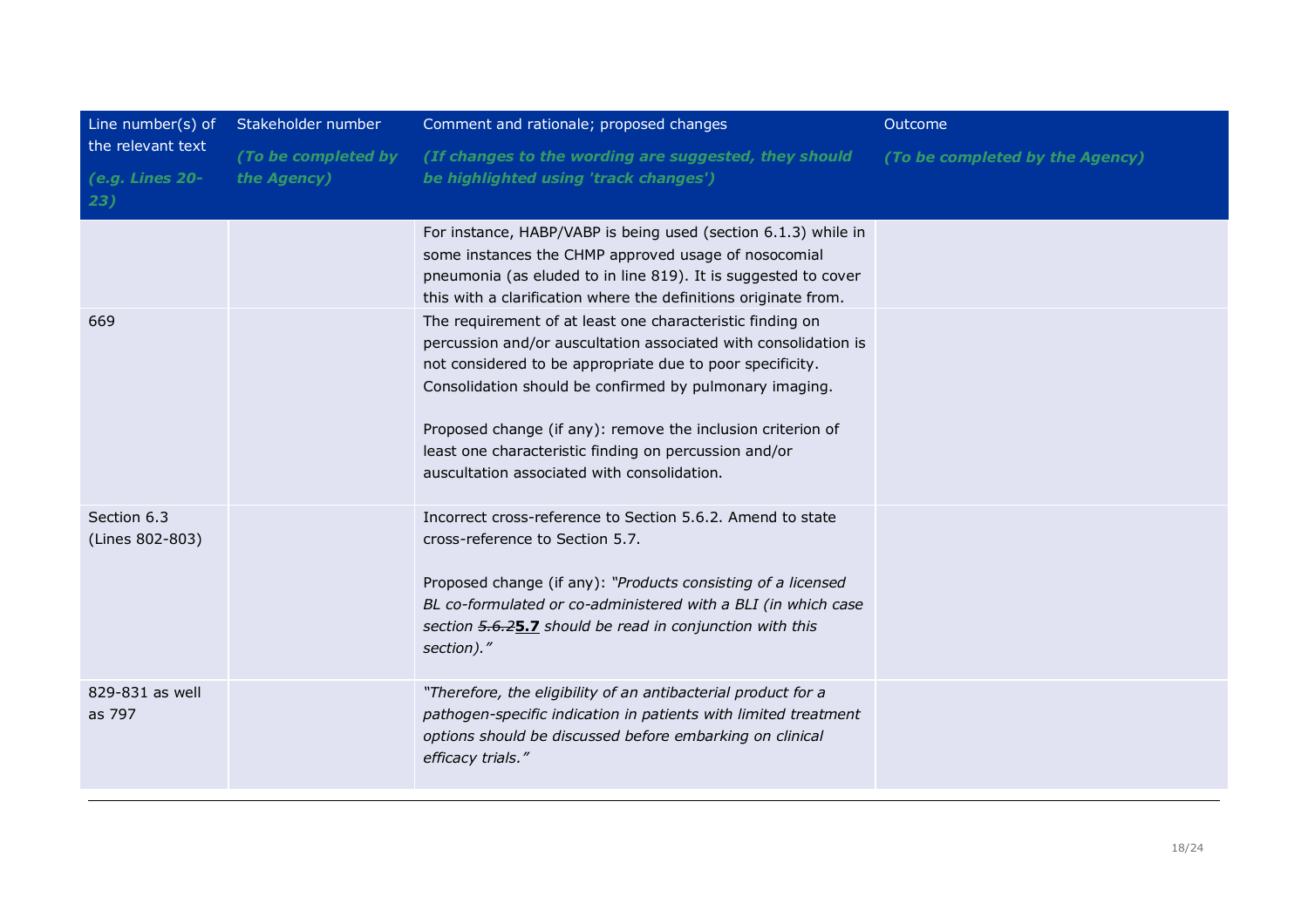| Line number(s) of<br>the relevant text<br>(e.g. Lines 20-<br>23) | Stakeholder number                 | Comment and rationale; proposed changes                                                                                                                                                                                                                                                                                                                                                                                                                                                                                                                                                                                                                                                                                              | Outcome                         |
|------------------------------------------------------------------|------------------------------------|--------------------------------------------------------------------------------------------------------------------------------------------------------------------------------------------------------------------------------------------------------------------------------------------------------------------------------------------------------------------------------------------------------------------------------------------------------------------------------------------------------------------------------------------------------------------------------------------------------------------------------------------------------------------------------------------------------------------------------------|---------------------------------|
|                                                                  | (To be completed by<br>the Agency) | (If changes to the wording are suggested, they should<br>be highlighted using 'track changes')                                                                                                                                                                                                                                                                                                                                                                                                                                                                                                                                                                                                                                       | (To be completed by the Agency) |
|                                                                  |                                    | It is not clear how and with whom the cited eligibility should<br>be discussed.<br>Proposed change (if any):<br>Therefore, the eligibility of an antibacterial product for a<br>pathogen-specific indication in patients with limited treatment<br>options should be discussed with the Agency before<br>embarking on clinical efficacy trials by means of an Advice<br>procedure."                                                                                                                                                                                                                                                                                                                                                  |                                 |
| Section 6.3.2<br>Line 837                                        |                                    | There are exceptional circumstances where it may not be<br>feasible to perform a clinical study at all. We propose this is<br>mentioned in this section as there are alternative pathways to<br>approval such as Conditional Marketing Authorisation and<br>approval under exceptional circumstances that may be<br>appropriate for certain anti-infectives.<br>Proposed change (if any): "If the spectrum of activity of the<br>test agent is confined to uncommon or rare pathogen(s), it<br>may be justifiable to enrol patients with infections at different<br>body sites where the pathogen(s) is/are particularly likely to<br>be causative or it may not be feasible to conduct a<br>clinical trial (see also section 6.4)." |                                 |
| Section 6.3. and<br>6.4                                          |                                    | The scope of the guidance has broadened to include additional<br>products such as bacteriophages "Some principles covered in<br>this guideline are also applicable to the development of the                                                                                                                                                                                                                                                                                                                                                                                                                                                                                                                                         |                                 |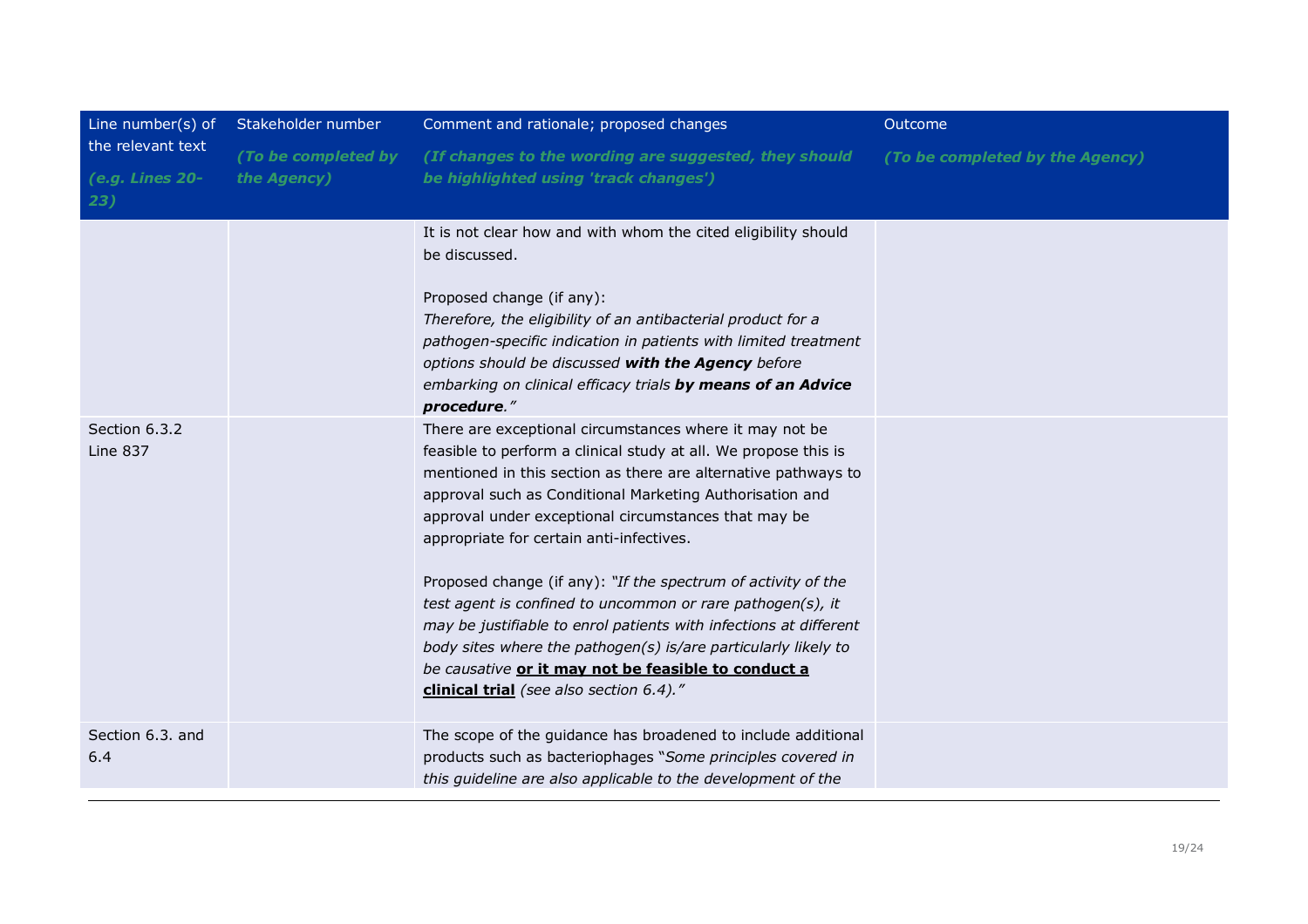| Line number(s) of                           | Stakeholder number                 | Comment and rationale; proposed changes                                                                                                                                                                                                                                                                                                                                                                                                                                                                                                                                                                                                                                                                                                                                                                                                                                                                                                                                                                                                                                                                                                                                                                                                                                                                                                                                                                                     | Outcome                         |
|---------------------------------------------|------------------------------------|-----------------------------------------------------------------------------------------------------------------------------------------------------------------------------------------------------------------------------------------------------------------------------------------------------------------------------------------------------------------------------------------------------------------------------------------------------------------------------------------------------------------------------------------------------------------------------------------------------------------------------------------------------------------------------------------------------------------------------------------------------------------------------------------------------------------------------------------------------------------------------------------------------------------------------------------------------------------------------------------------------------------------------------------------------------------------------------------------------------------------------------------------------------------------------------------------------------------------------------------------------------------------------------------------------------------------------------------------------------------------------------------------------------------------------|---------------------------------|
| the relevant text<br>(e.g. Lines 20-<br>23) | (To be completed by<br>the Agency) | (If changes to the wording are suggested, they should<br>be highlighted using 'track changes')                                                                                                                                                                                                                                                                                                                                                                                                                                                                                                                                                                                                                                                                                                                                                                                                                                                                                                                                                                                                                                                                                                                                                                                                                                                                                                                              | (To be completed by the Agency) |
|                                             |                                    | following, although additional considerations may apply that<br>are not addressed:<br>Bacteriophages proposed to treat infections (Section 2, Line<br>$145$ .<br>However, the concept of pathogen-specific indications is<br>restricted in all cases to "pathogen-specific indication in<br>patients with limited treatment options". The linkage of<br>'pathogen-specific indications' to 'limited treatment options'<br>will exclude any narrow-spectrum anti-bacterial therapies in<br>development (i.e. bacteriophages) from gaining the types of<br>indication that reflects their mechanism of action. Wording in<br>Section 6.3.1 also states that "Multiple agents that address"<br>the same target multidrug-resistant organisms. As new<br>antibacterial products are approved it is possible that some<br>types of multidrug resistance will no longer be considered to<br>constitute an unmet need because a range of treatments that<br>address the same problematic resistant organisms has<br>become available. Therefore, the eligibility of an antibacterial<br>product for a pathogen-specific indication in patients with<br>limited treatment options should be discussed before<br>embarking on clinical efficacy trials."<br>Will the EMA only support development of these narrow-<br>spectrum therapies for limited treatment options/unmet<br>medical need? And if broader development is possible |                                 |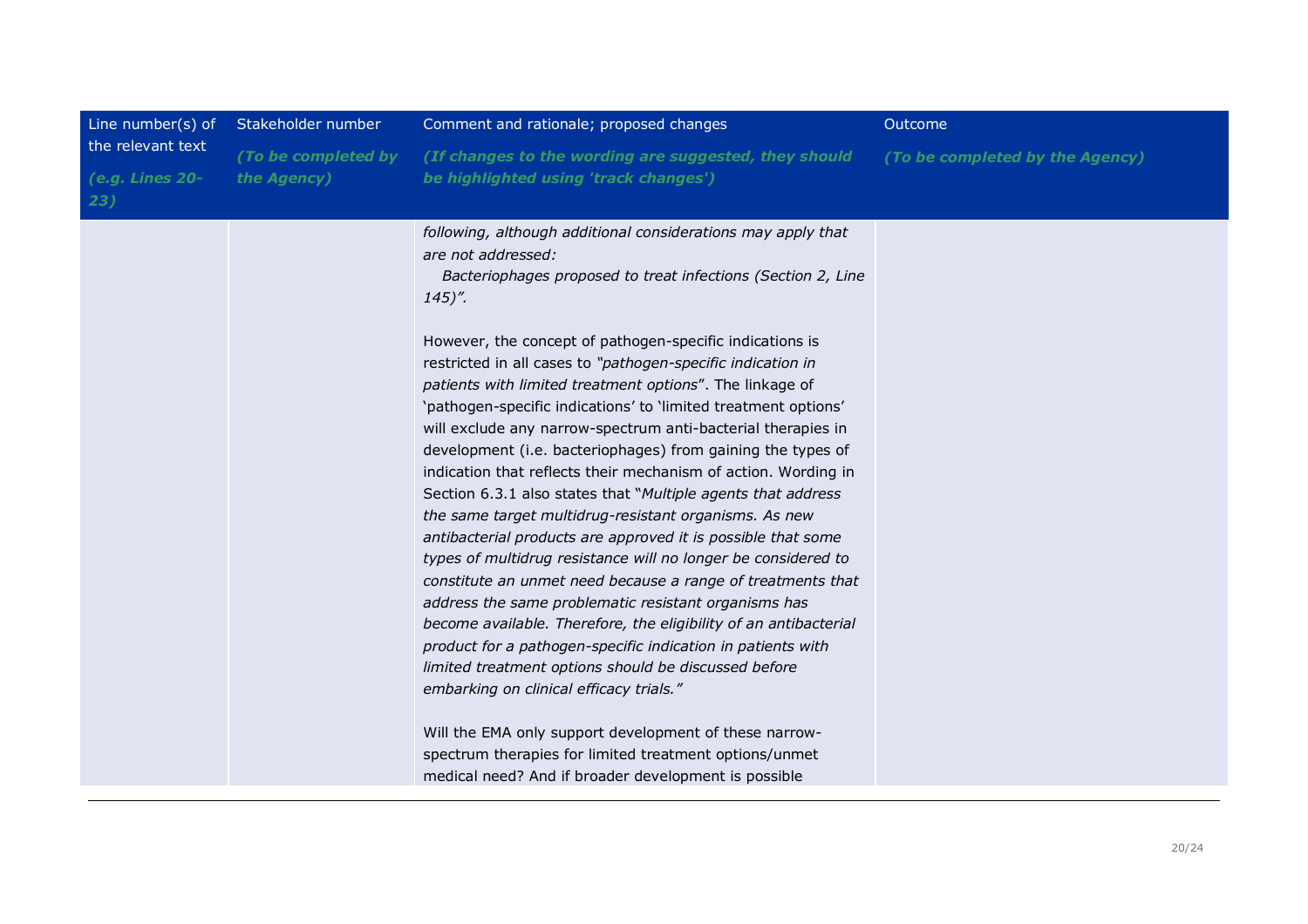| Line number(s) of<br>the relevant text<br>(e.g. Lines 20-<br>23) | Stakeholder number                 | Comment and rationale; proposed changes                                                                                                                                                                                                                                                                                                                                                                                                                                                                                                                                                                                                                                                                                                                                 | Outcome                         |
|------------------------------------------------------------------|------------------------------------|-------------------------------------------------------------------------------------------------------------------------------------------------------------------------------------------------------------------------------------------------------------------------------------------------------------------------------------------------------------------------------------------------------------------------------------------------------------------------------------------------------------------------------------------------------------------------------------------------------------------------------------------------------------------------------------------------------------------------------------------------------------------------|---------------------------------|
|                                                                  | (To be completed by<br>the Agency) | (If changes to the wording are suggested, they should<br>be highlighted using 'track changes')                                                                                                                                                                                                                                                                                                                                                                                                                                                                                                                                                                                                                                                                          | (To be completed by the Agency) |
|                                                                  |                                    | additional wording throughout and especially in Sections 4.1<br>and 4.2 will be needed to provide guidance on how labelling is<br>addressed for these novel therapies.                                                                                                                                                                                                                                                                                                                                                                                                                                                                                                                                                                                                  |                                 |
| Section 6.4<br>(lines 856-859)                                   |                                    | We propose further clarification of circumstances when it may<br>not be feasible to conduct clinical trials - for example in<br>emergency situations also (as commented in section 5.4, line<br>435).<br>Proposed change (if any): "For very rare clinical infections<br>(e.g. anthrax, and listeriosis or in emergency situations), it<br>may not be feasible to conduct a clinical trial. In these cases,<br>it may be possible to obtain an indication for use based on<br>combinations of in vitro data, efficacy in nonclinical models,<br>human PK data and any relevant clinical experience (e.g. for<br>inhalational anthrax a demonstration of efficacy in one or<br>more types of pneumonia would be supportive). To be<br>assessed on a case by case basis." |                                 |
| Section 6.4<br>(Line 859)                                        |                                    | Section 6.4 relates to Rare pathogens and rare infections.<br>Please refer explicitly to EMA guidance about "conditional<br>approval" and "approval under exceptional circumstances" to<br>support development of products under these circumstances.<br>Proposed change (if any):                                                                                                                                                                                                                                                                                                                                                                                                                                                                                      |                                 |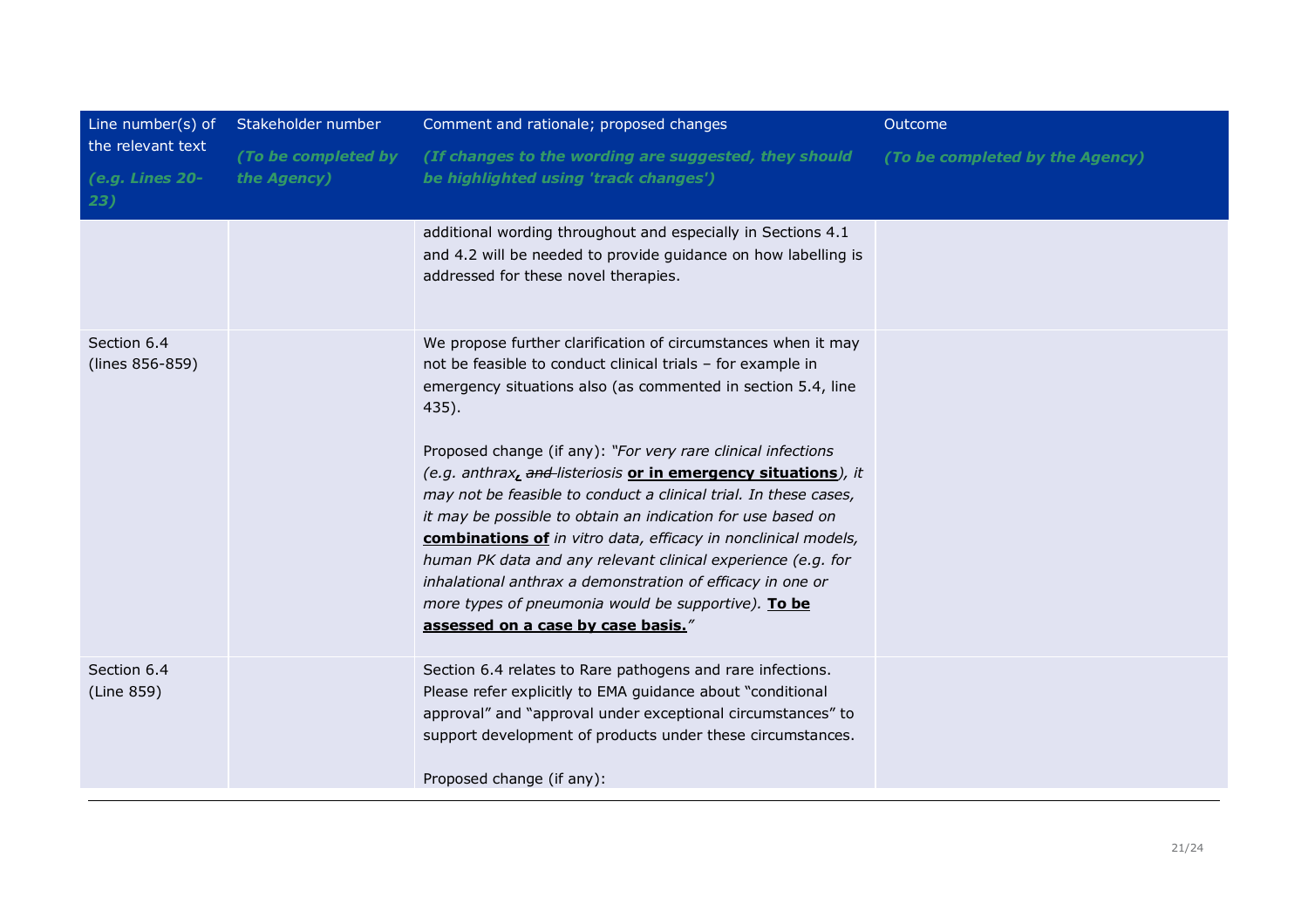| Line number(s) of                             | Stakeholder number                 | Comment and rationale; proposed changes                                                                                                                                                                                                                                                                                                                                                                                           | Outcome                         |
|-----------------------------------------------|------------------------------------|-----------------------------------------------------------------------------------------------------------------------------------------------------------------------------------------------------------------------------------------------------------------------------------------------------------------------------------------------------------------------------------------------------------------------------------|---------------------------------|
| the relevant text<br>(e.g. Lines $20-$<br>23) | (To be completed by<br>the Agency) | (If changes to the wording are suggested, they should<br>be highlighted using 'track changes')                                                                                                                                                                                                                                                                                                                                    | (To be completed by the Agency) |
|                                               |                                    | " in one or more types of pneumonia would be supportive).<br>Eligibility for approval via 'Conditional marketing<br>authorisation' or 'approval under exceptional<br>circumstances' can also be discussed. Applicants should<br>refer to relevant guidances."                                                                                                                                                                     |                                 |
| 861                                           |                                    | The guidance does not comment on uncommon or rare<br>infections (i.e., osteomyelitis or infective endocarditis) where<br>adjunctive agents are being tested and non-inferiority trials<br>are not applicable.                                                                                                                                                                                                                     |                                 |
| 1006                                          |                                    | It is unclear to which specific CHMP Guidance is referred to -<br>section 3 does not include any reference to SmPC Guidelines<br>or Guidance from the European Commission, the EMA or the<br>QRD. Propose a reference is included.                                                                                                                                                                                                |                                 |
| 1025                                          |                                    | "Consideration should be given to official guidance on the<br>appropriate use of antibacterial agents."<br>This SmPC sentence refers to official guidance. This can be<br>interpreted in various ways, changing from Member State to<br>Member State. CHMP may want to specify if treatment<br>guidance or AMR guidance or both or being referred to, and/or<br>to specific sources (ECDC, EC, National competent<br>authorities) |                                 |
| 1025 and lines<br>250-253                     |                                    | The Guideline focuses in section 9 on the SmPC only. Due to<br>the development of resistance occurring with antimicrobials, it<br>would be appropriate to extend/reflect the sentence                                                                                                                                                                                                                                             |                                 |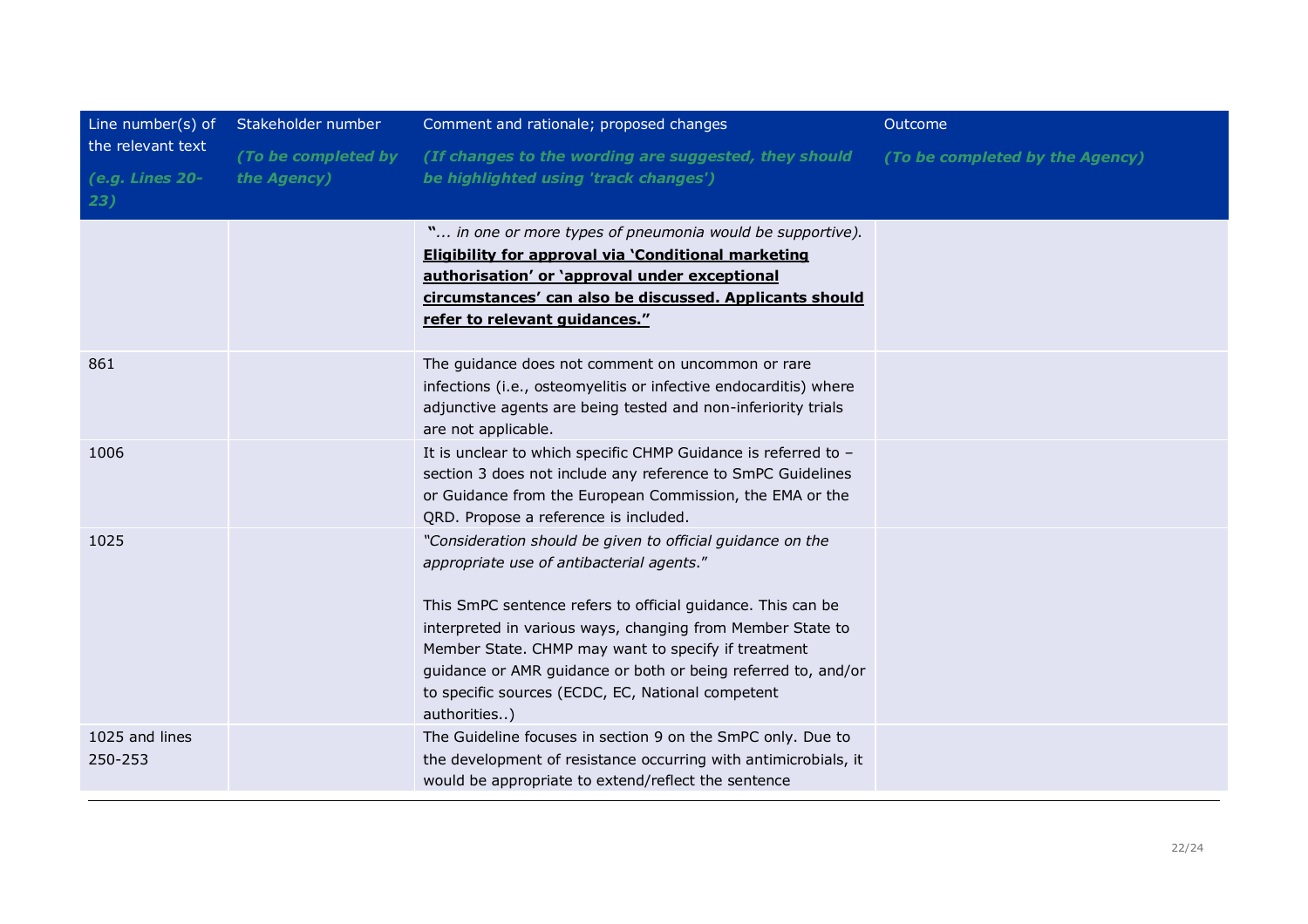| Line number(s) of<br>the relevant text<br>(e.g. Lines 20-<br>23) | Stakeholder number                 | Comment and rationale; proposed changes                                                                                                                                                                                                                                                                                                                                                                                                                                                                                                                                                                                                                                                                                                                                                 | Outcome                         |
|------------------------------------------------------------------|------------------------------------|-----------------------------------------------------------------------------------------------------------------------------------------------------------------------------------------------------------------------------------------------------------------------------------------------------------------------------------------------------------------------------------------------------------------------------------------------------------------------------------------------------------------------------------------------------------------------------------------------------------------------------------------------------------------------------------------------------------------------------------------------------------------------------------------|---------------------------------|
|                                                                  | (To be completed by<br>the Agency) | (If changes to the wording are suggested, they should<br>be highlighted using 'track changes')                                                                                                                                                                                                                                                                                                                                                                                                                                                                                                                                                                                                                                                                                          | (To be completed by the Agency) |
|                                                                  |                                    | 'Consideration should be given to official guidance on the<br>appropriate use of antibacterial agents.' in section 4.1 of the<br>SmPC as well as section 5.1 of the SmPC (emerging<br>resistance, changing patterns of resistance, new mechanisms<br>of resistance) in the patient leaflet (PIL)-text by clarifying that<br>patients need to consequently adhere to the guidance given<br>by the prescribing physician on the appropriate usage of<br>antibacterial agents by prescribed dosing and not to re-use<br>left-overs. This is in line with campaigns on the prudent use of<br>antibiotics in multiple EU Member States. It would be further<br>appropriate to leverage from the EC Guideline for the prudent<br>use of antimicrobials in human health, per previous comment. |                                 |
| 1074                                                             |                                    | The ATC Classification is subject to inclusion for any medicinal<br>product, i.e. not related to antibacterial agents as such. As<br>this is covered by other Guidelines/Guidance, it is suggested<br>to remove this instance.                                                                                                                                                                                                                                                                                                                                                                                                                                                                                                                                                          |                                 |
| Section 9<br>(Line 1095)                                         |                                    | EUCAST now defines intermediate susceptibility as requiring a<br>different/higher dose. Is that the intended meaning here as<br>well?<br>Proposed change (if any):<br>"The possible occurrence of intermediate susceptibility (as<br>defined by EUCAST), whether inherent or acquired."                                                                                                                                                                                                                                                                                                                                                                                                                                                                                                 |                                 |
| 1102-1103                                                        |                                    | As the SmPC contains a link to the EMA-website after section<br>10 per QRD Template, could a reference from SmPC section<br>5.1 to that instance be possible?                                                                                                                                                                                                                                                                                                                                                                                                                                                                                                                                                                                                                           |                                 |